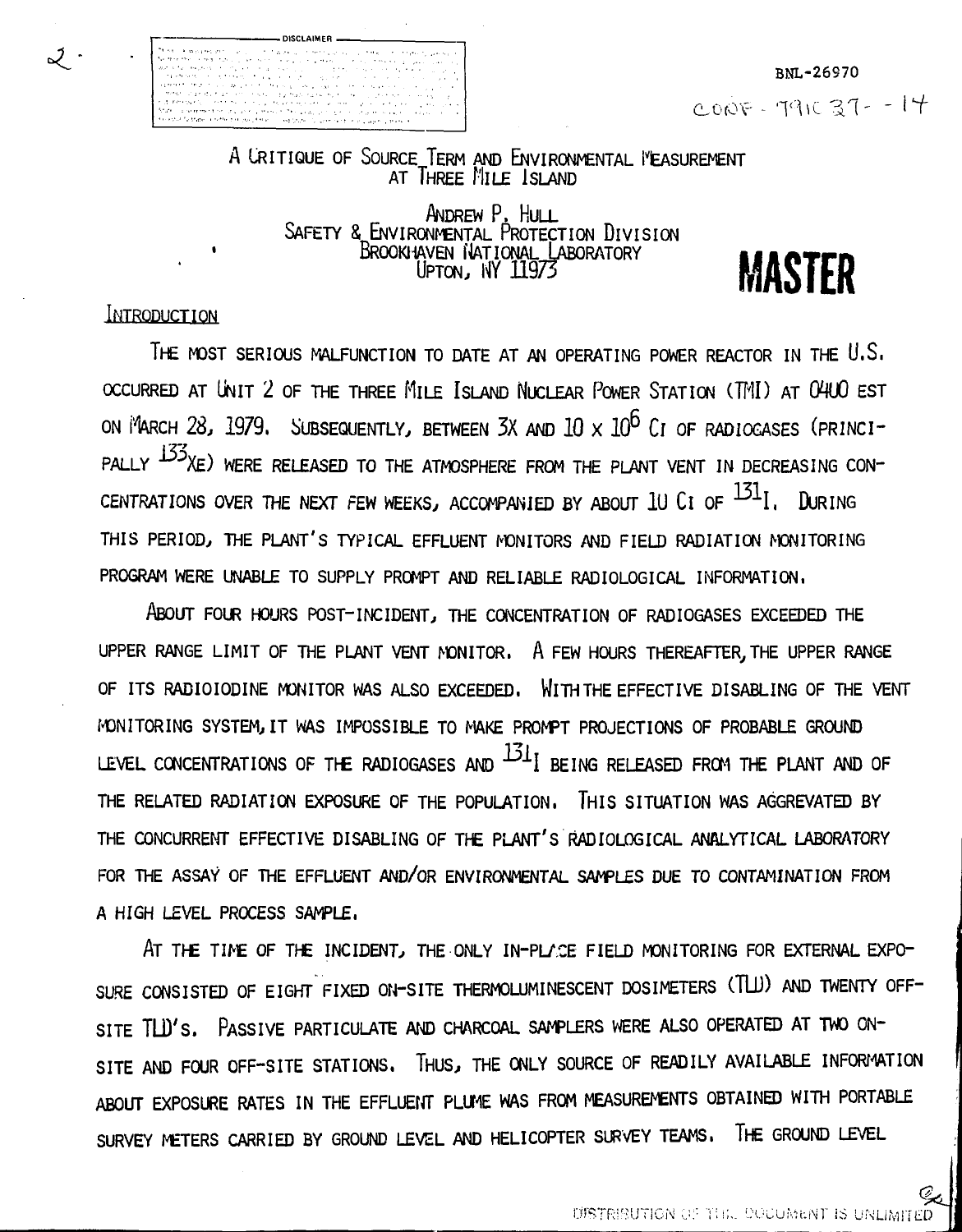TEAMS ALSO UTILIZED PORTABLE AIR SAMPLERS AND HAD PROVISIONS FOR ESTIMATING CONCEN-TRATIONS OF  $^{131}$  FROM FIELD MEASUREMENTS. HOWEVER, ERRONEOUSLY HIGH LEVELS WERE SUGGESTED BY MOST OF THESE SAMPLES, DUE TO THE RETENTION OF RADIOGASES ON THEIR FILTER MEDIA. . '

**IN ORDER TO PROVIDE A SUFFICIENT RADIO-ANALYTICAL CAPABILITY FOR THE LARGE NUMBER OF IN-PLANT AND ENVIRONMENTAL SAMPLES (AIR, WATER., SOIL, VEGETATION AND MILK) WHICH WERE OBTAINED, THE EXISTING ON-SITE FACILITIES WERE AUGMENTED BY MOBILE LABORATORIES. THE LABORATORY FACILITIES OF THE BUREAU OF RADIOLOGICAL HEALTH (BKH-PA) OF THE PENNSYL-**VANIA LIEPARTMENT OF ENVIRONMENTAL LONSERVATION WERE SUPPLEMENTED BY A NEARBY TEMPORARY FACILITY FOR GAMMA ANALYSIS SET UP BY THE DEPARTMENT OF ENERGY (DOE). FANY ENVIRON-**MENTAL SAMPL£3, PRINCIPALLY OF MILK, WERE ALSO TRANSPORTED TO MORE REMOTELY ESTA-BLISHED RADIOANALYTICAL LABORATORIES OF STATE AND FEDERAL AGENCIES.**

**THE LACK OF READILY ABAILABLE INFORMATION ABOUT PLANT RELEASE RATES, THE DELAYS INHERENT IN THE ASSESSMENT OF THE RADIOLOGICAL SITUATION FROM FIELD DATA AND THE LACK OF COORDINATION OF THE SEVERAL (LOCAL, STATE AND FEDERAL) AGENCIES INVOLVED, ALL AGGRE"** VATED THE CLIMATE OF UNCERTAINTY WHICH WAS GENERATED BY THE PLANT OPERATOR'S DIFFI-CULTY IN ESTABLISHING A PROMPT ASSURED SAFE SHUTDOWN, AS WELL AS THEIR APPARENT INABILITY **TO FULLY CONTROL AIRBORNE RELEASE FROM THE PLANT.**

CURRENT (CCTOBER, 1979) ESTIMATES OF CAMMA EXTERNAL RADIATION DOSE TO THE POPU-**LATION ARE FROM 2/dJO TO 3,ixJU PERSCN-REMS FROM RADIOGASES. THERE WAS A RELATIVELY** SMALL DOSE TO THE THYROID FROM INHALED AND/OR INGESTED RADIOIODINES.

## **EFFLUENT RELEASE AND ON-SITE MEASUREMENTS**

 $\ddot{\phantom{a}}$ 

**THE INSTALLED IN-PLANT INSTRUMENTS, WHICH WERE ESSENTIAL TO THE PROVISIONS OF INFORMATION ABOUT ACTUAL OR POTENTIAL RELEASE RATES ARE SHOWN IN TABLE 1. THEY ARE TYPICAL OF THOSE CURRENTLY IN PLACE AT PRESSURIZED WATER REACTORS,**

 $\overline{Z}$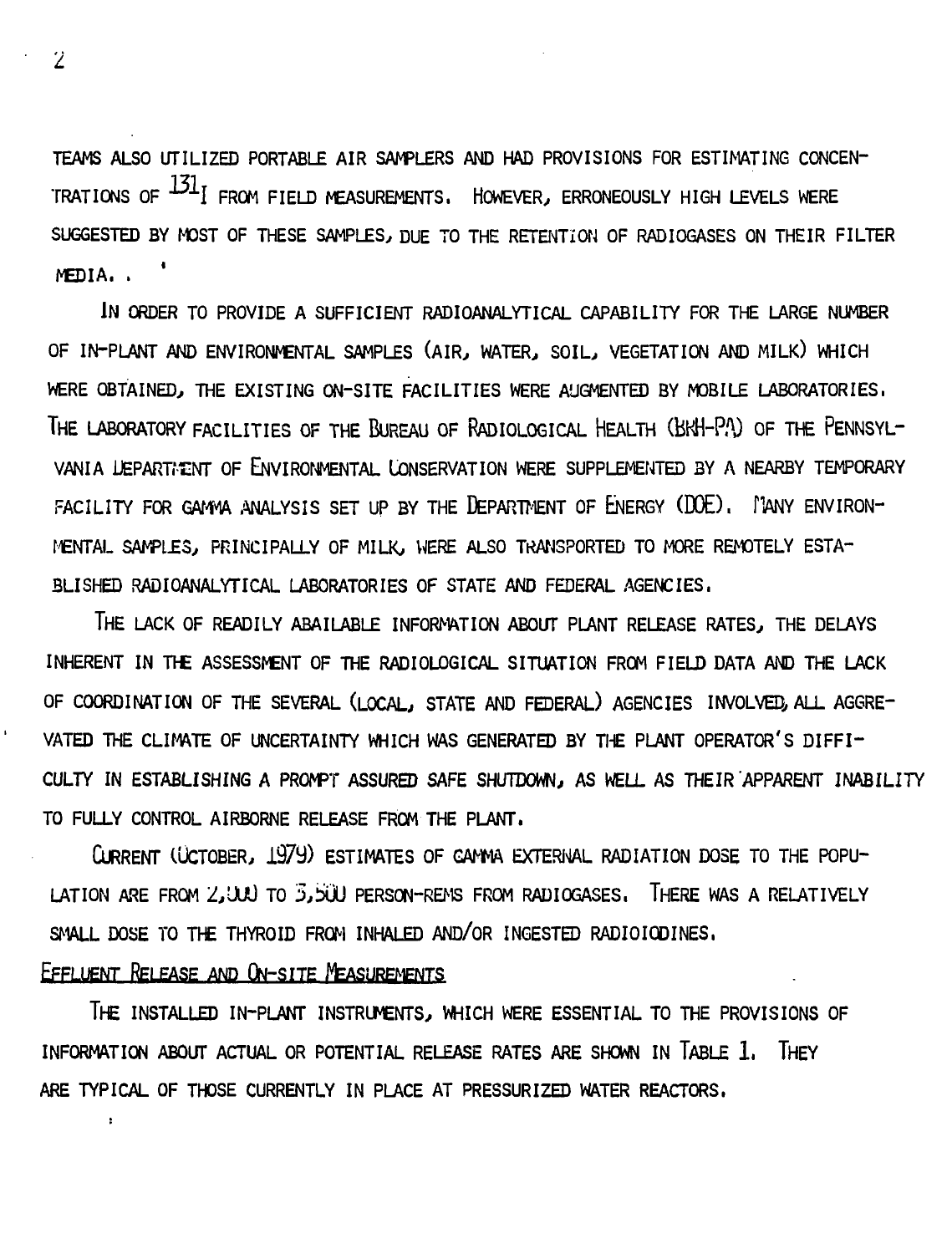ALTHOUGH THE PRIMARY COOLANT MONITOR WAS NOT USEFUL FOR THE DEFINITION OF THE **SOURCE TERM OF POSSIBLE ATMOSPHERIC RELEASES, IT NORMALLY WOULD HAVE PROVIDED THE FIRST INDICATION OF FAILED FUEL. HOWEVER, DUE TO THE UNUSUAL SEQUENCE OF EVENTS, IN WHICH AMOUNTS OF STEAM AND/OR WATER WERE DISCHARGED DIRECTLY FROM THE PRIMARY COOLANT SYSTEM THROUGH THE PRESSURIZER RELIEF VALVE INTO THE CONTAINMNET, THE FIRST INDICATION OF A MASSIVE FUEL FAILURE WAS IN FACT PROVUDED BY THE RESPONSE, SHORTLY AFTER 0500, OF THE INTERMEDIATE COOLING WATER LETDOWN COOLER MONITOR TO BACKGROUND INCREASES FROM CONTAMINATED PRIMARY COOLANT WATER, WHICH WAS COLLECTING IN THE CONTAINMENT BUILDING**  $sum^2$ 

**ALTHOUGH THE CONTAINMENT MONITOR WAS NOT CALIBRATED IN UNITS OF CONCENTRATION OF** AIRBORNE ACTIVITY, ITS READING (IN MR/HR ) WAS THE BASIS FOR A PROJECTION OF OFF-SITE DOSE CONSEQUENCES IN THE EVENT OF A LOCA. ITS RESPONSE BETWEEN 0630-0730, WHEN THE EFFECTS OF THE FUEL FAILURE WERE ALSO APPARENT FROM MANY OTHER IN-CONTAINMENT AIR MONITORS, IS SHOWN IN FIGURE 1. SUBSEQUENTLY, THE MONITOR REACHED A LEVEL OF  $6 \times 10^{6}$ MR/HR AT 0900, LIVE TO A MISINTERPRETAION OF THE MONITOR READOUT, THE FIRST OFF-SITE EXTERIVAL DOSE RATE PROJECTION AT U655 WAS 4U R/HR AT GOLDSBORO, 1.1 MILE WEST OF THE PLANT, A SUBSEQUENT RECALCULATION, USING THE CORRECT SCALE, SHOWED THAT THE PROJECTION SHOULD HAVE BEEN 2.2 MR/HR. THIS PROJECTION WAS PREDICATED ON GROUND LEVEL LEAKAGE AT A MAXIMUM OF 54 PSI OVER-PRESSURE IN THE CONTAINMENT, WHICH IN FACT DID NOT EXIST. THE ACTUAL LEVEL AT 0700 WAS ABOUT 1 PSI. THERE WAS NO APPARENT DIRECT LEAKAGE FROM THE **THE ACTUAL LEVEL AT 07U0 WAS ABOUT 1 PSI. THERE WAS NO APPARENT DIRECT LEAKAGE FROM THE**

THE PLANT AIR EFFLUENT MONITOR FOR THE AUXILIARY BUILDING VENT, WHICH WAS THE SOLE NORMAL RELEASE POINT TO THE ATMOSPHERE, SHOWED A SMALL INCREASE IN THE CONCENTRATION OF RADIOIODINE AT 0415, COINCIDENTAL WITH THE INITIAL PUMPING OF PRIMARY COOLANT FROM THE CONTAINMENT SUMP TO A MISCELLANEOUS WASTE TANK IN THE AUXILIARY BUILDING, IT INDI-CATED A RAPIDLY INCREASING CONCENTRATION OF RADIOGASES AT ABOUT 0645 AND WENT OFF SCALE AT ABOUT U730 AT WHICH CONCENTRATION THE RELEASE RATE OF RADIOGASES FROM THE PLANT VENT WAS ABOUT 2 CI/SEC. THE RADIOIODINE MONITOR SATURATED 1-2 HOURS THEREAFTER, APPA-RENTLY DUE TO THE RETENTION OF RADIOGASES ON ITS SAMPLING MEDIUM. ITS UPPER RANGE  $R$ ENTLOOD TO THE RETENTION OF RADIOGRAPHS ON ITS SAMPLING MEDIUM. ITS SAMPLING MEDIUM. ITS UPPER RANGE

LIMIT CORRESPONDS TO A RELEASE RATE OF A H LIMIT OF ABOUT 0.4

**3**

Ų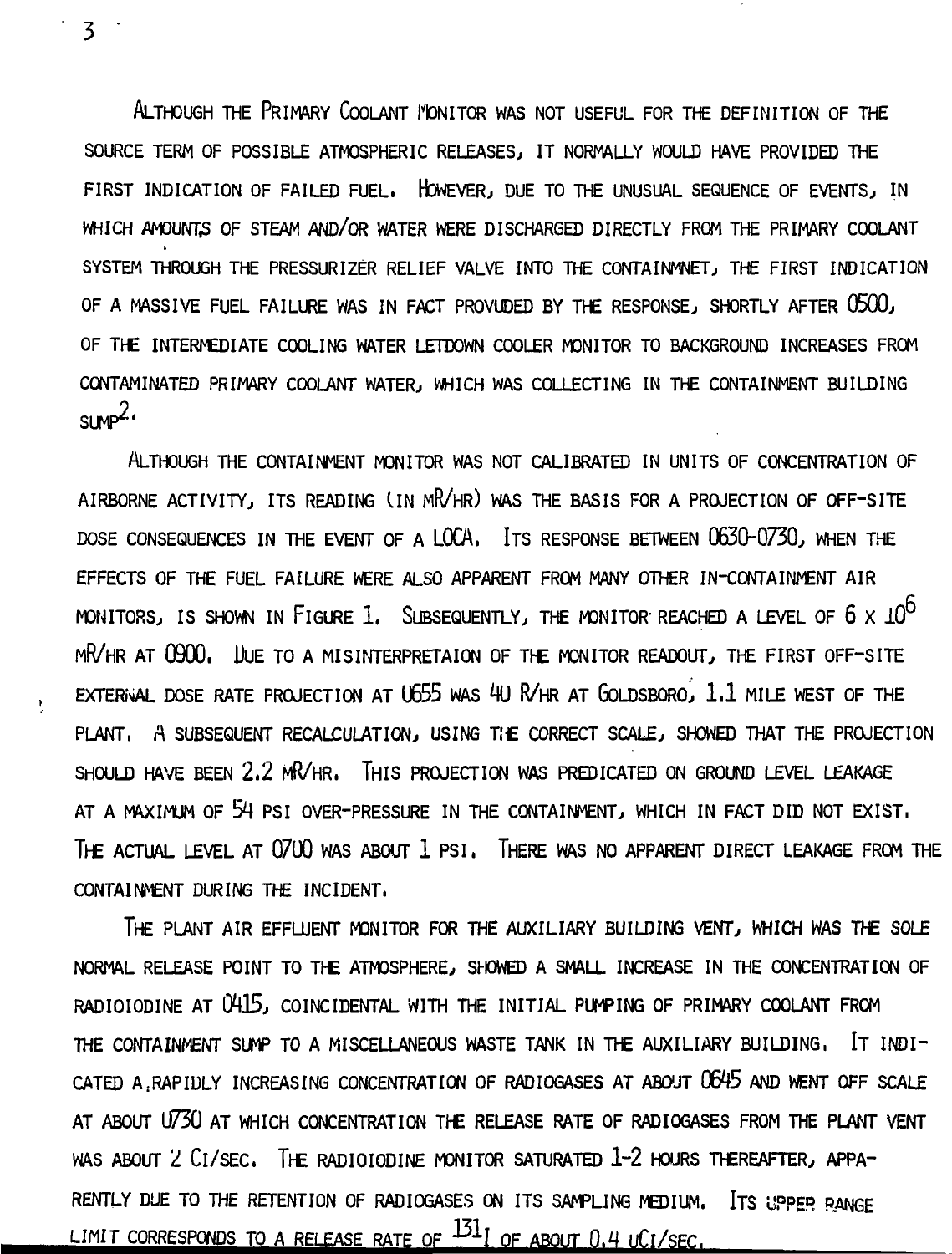**IN THE ABSENCE OF DIRECT MEASUREMENTS OF THE CONCENTRATIONS OF RADIOACTIVITY RELEASED FROM THE PLANT VENT, THE AMOUNTS RELEASED HAVE BEEN INDIRECTLY ESTIMATED FROM** RELATED DATA. A CONTRACTOR TO THE PLANT OPERATOR, WORKING BACKWARD FROM TLD MEASUREMENTS, CALCULATED THE GROUND LEVEL CONCENTRATIONS OF RADIOGASES (ESSENTIALLY 133<sub>XE,</sub> WITHIN TWO DAYS AFTER THE INCIDENT) AND APPLIED AN APPROPRIATE DILUTION FACTOR (X/Q) TO ARRIVE AT AN ESTIMATE OF RELEASES. UDE PERSONNEL UTILIZED DATA FROM GRAB SAMPLES OF RADIOGASES IN THE VENT EFFLUENT, WHICH WERE OBTAINED ON AND AFTER TO 4/5, AS WELL AS PERIODIC SAMPLES OF  $^{131}$  FROM 3/28  $_{on}$ 3. They applied the same regular decreasing trend TO THE DAILY AVERAGE CONCENTRATIONS OF STACK EFFLUENTS AS WAS OBSERVED IN THE DAILY AVERAGE EXPOSURE RATE IN THE PLUME, TO MAKE THE INDEPENDENT ESTIMATES OF THE AVERAGE CONCENTRATIONS OF  $13\frac{13}{10}$  and  $13\frac{1}{10}$  in the vent releases between  $3/28$  and  $4/10$ . Thich are  $S$  HOWN IN FIGURE  $2$ .

THE RESPECTIVE TOTAL ANOUNTS OF  $^{133}X$ E AND  $^{131}I$ , as calculated BY NRC PERSONNEL FROM THE FLO MEASUREMENTS AND BY LULE PERSONNEL FROM THE STACK GRAB SAMPLES ARE SHOWN IN TABLE II  $T_{\text{max}}$   $\alpha$  is a stack  $\alpha$  is a stack grap samples are shown in table in table in table in table in table in table in table in table in table in table in table in table in table in table in table in table in table in **FIELD RADIATION SURVEYS AND AIR SAMPLING**

**THERE WERE NO INSTALLED ACTIVE DEVICES FOR THE MEASUREMENT OF EXTERNAL RADIATION OR OF THE CONCENTRATIONS OF RADIOIODINES IN THE FIELD, EITHER ON-OR OFF-SITE. THERE** WERE CASU4 TLUS AT EIGHT ESTABLISHED LOCATIONS ON-SITE AND AT TWELVE OFF-SITE, FIXED **AIR SAMPLERS FOR PARTICULATES AND RADIOIODINES WERE ALSO OPERATED AT TWO LOCATIONS ON-SITE AND AT FOUR OFF-SITE. BY A CONTRACTOR TO THE PLANT OPERATOR.**

**WITH THE EFFECTIVE DISABLING OF THE PLANT VENT MONITORING SYSTEM, THE NEXT MOST PROMPT BASIS FOR ESTIMATES OF PLANT RELEASES AND/OR OF THEIR RADIOLOGICAL IMPLICATIONS WAS FROM DATA OBTAINED IN THE FIELD. THE PLANT OPERATOR DISPATCHED TEAMS THAT UTILIZED PORTABLE SURVEY METERS AND AIR-SAMPLERS TO MAKE SHORT-TERM MEASUREMENTS OF A\*4BIENT** RADIATION LEVELS AND CONCENTRATIONS OF RADIOIODINES IN AIR.

4.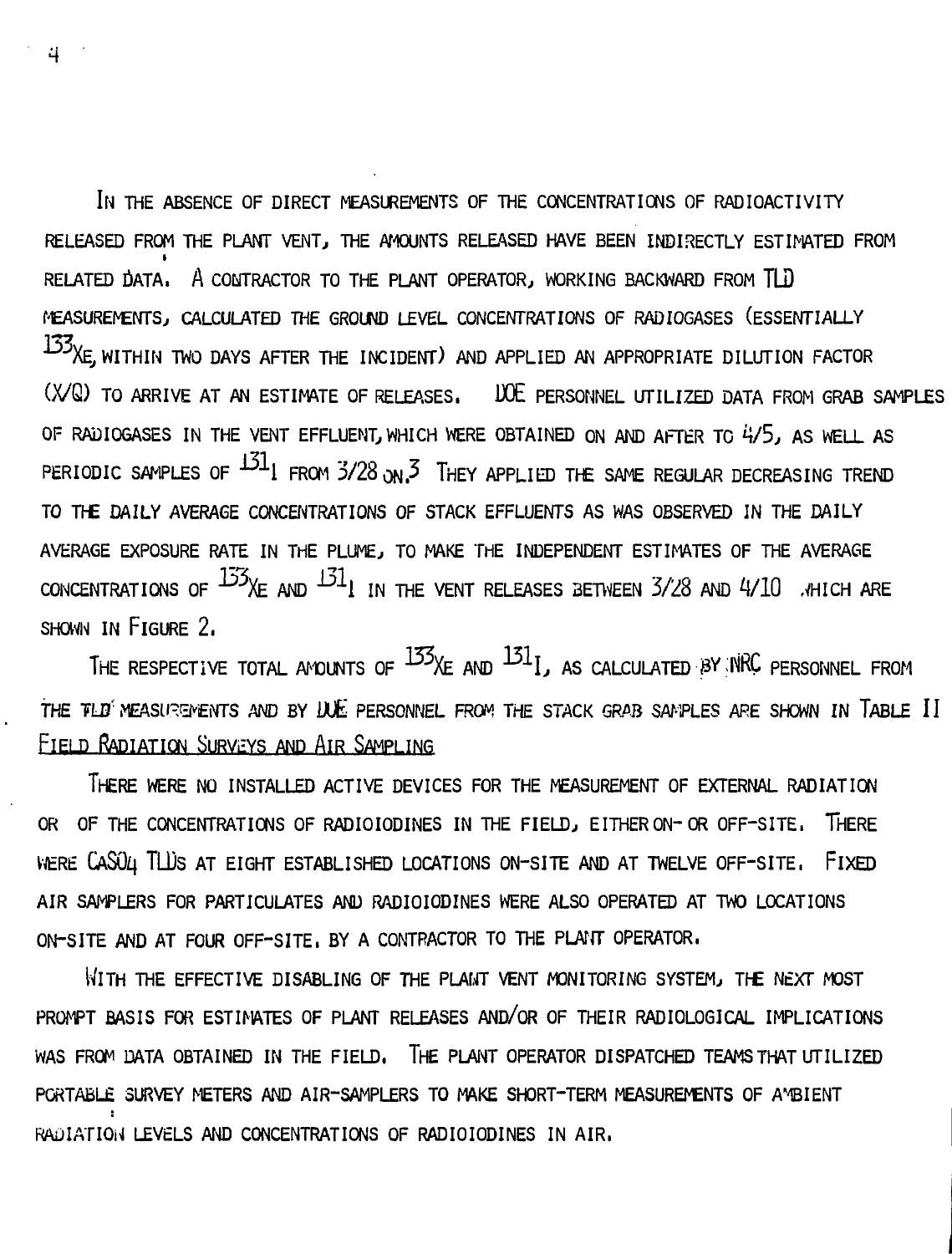EACH UNIT AT Till WAS PROVIDED WITH A RADIOCHEMISTRY LABORATORY, WHICH INCLUDED A GELI DETECTOR EQUIPPED WITH A MULTI-CHANNEL GAMMA ANALYSIS SYSTEM IN ADDIHON TO CONVENTIONAL GROSS ALPHA, GROSS BETA AND BETA SCINTILLATION COUNTERS. HOWEVER, THE GELI SYSTEM FOR UNIT 2 HAD NOT BEEN OPERATIVE SINCE ITS STARTUP. THE UNIT 1 LABORATORY WAS EFFECTIVELY DISABLED AT ABOUT  $0900$  DUE TO CONTAMINATION FROM HIGH AIRBORNE ACTIVITY FROM A PRIMARY COOLANT SAMPLE. THE LOSS OF THIS FACILITY LEFT THE STATION WITHOUT ANY ON-SITE GAMMA IDENTIFICATION CAPABILITY UNTIL THE ARRIVAL OF A NKC MOBILE LABORATORY AT 1930.

FIELD SURVEYS WERE MADE INITIALLY ON AN HOURLY BASIS ON- AND OFF-SITE BY THE PLANT TEAMS. IHEIR EFFORTS WERE SUPPLEMENTED FROM MID-DAY OF THE 28TH ON AND FOR;THE NEXT FEW WEEKS, BY TEAMS FROM THE NKC AND FROM THE DOE IVADIOLOGICAL ASSISTANCE PROGRAM (HAP). THE LATTER ALSO OPERATED A PORTABLE NAI DETECTOR AND GAMMA ANALYZER. OCCA-SIONAL MEASUREMENTS OF RADIATION LEVELS IN THE PLUME CLOSE INTO THE PLANT WERE ALSO MADE USING A UTILITY CONTRACTOR HELICOPTER. STARTING ON THE AFTERNOON OF THE 28TH, REGU-LARLY SCHEDULED MEASUREMENTS, WEATHER PERMITTING, WERE MADE FROM A DOE AERIAL MEASURE-MENTS SYSTEM HELICOPTER. IT CARRIED AN ON-BOARD GAMMA MEASUREMENT SYSTEM, WHICH PROVED TO BE TOO SENSITIVE FOR THE LEVELS ENCOUNTERED IN THE PLUME, SO THAT RESORT WAS MADE TO CONVENTIONAL PORTABLE SURVEY METERS. BOTH AIRBORNE AND GROUND LEVEL PORTABLE GAMMA SPECTROMETER EVALUATIONS INDICATED THAT THE PRINCIPAL GASEOUS CONSTITUENTS OF THE PLUME WERE 9.2 HR  $^{135}$ XE EARLY ON AND SUBSEQUENTLY 5.2 DAY  $^{133}$ XE. THE CONCENTRATIONS OF  $^{131}$ I WERE TOO SMALL FOR IT TO BE IDENTIFIABLE.

FROM FIELD SURVEYS, IT IS APPARENT THAT THE PLUME'S DIRECTION WAS PREDOMINANTLY IN A NORTH THROUGH WESTERLY DIRECTION ON MARCH 28 AND 29. GROUND LEVEL EXPOSURE RATES ON-SITE INCREASED FROM A FEW MR/HR LATE IN THE MORNING OF THE 2&TH TO TENS OF MK/HR IN THE AFTERNOON AND TO A MAXIMUM OF 300-400 MR/HR IN THE LATE EVENING. NEARBY, OFF-SITE RATES WERE ABOUT A FACTOR OF TEN LESS. A PROJECTION OF THE MAXIMUM GROUND LEVEL EXPO-SURE RATES, BETWEEN 1700 AND 2400 (BASED ON THE LUE ESTIMATED VENT RELEASE RATE AT THAT TIME) IS SHOWN IN FIGURE 3. THE MEASURED GROUND LEVEL EXPOSURE RATES DECREASED THEREAFTER TO A FEW MR/HR BY THE EVENING OF THE 29TH.

 $\overline{5}$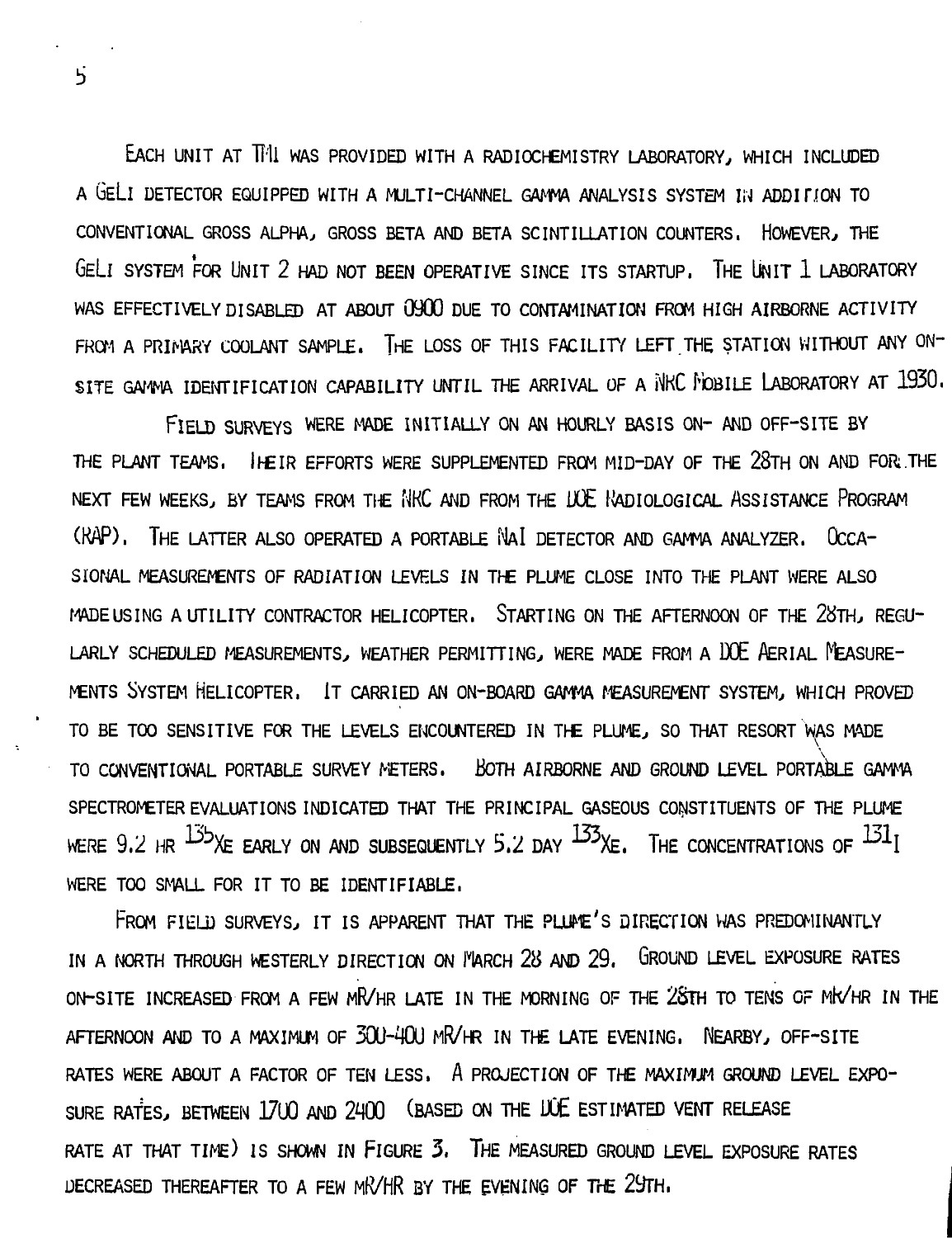**THE FIRST COLLECTION AND FIELD MEASUREMENTS OF RADIOIODINES BY THE PLANT TEAMS** ON THE DAY OF MARCH 28 INDICATED CONCENTRATIONS OF  $^{131}$ I IN EXCESS OF 1 X  $10^{-8}$  UCI/CM<sup>3</sup>**. SUBSEQUENT ANALYSES AT THE BRH-PA LABORATORY AT HARRISBURG REVEALED THAT ITS TRUE** CONCENTRATIONS WERE  $\leq 1 \times 10^{-11}$  uCl/CM<sup>3</sup> IN ALL CASES. THIS 'JNALYSIS SHOWED THAT THE INITIAL FIELD RESULTS WERE ATTRIBUTABLE TO THE COLLECTION OF  $^{133}$ XE AND  $^{135}$ XE ON THE **CHARCOAL MEDIUM OF THE PLANT TEAM'S AIR SAMPLERS, FLELD MEASUREMENTS ON MARCH 23 AND 29 BY THE DOE-RAP TEAM. UTILIZING A SAMPLER AND MEDIUM DESIGNED TO MINIMIZE THE RETENTION OF RADIOGASES, CONFIRMED THE BRH~PA FINDINGS.**

**WHEN IT BECAME APPARENT THAT, ON THE AVERAGE, THE RELEASES OF RADIOGASES WERE DECREASING,, BUT THAT THE ASSURED SHUTDOWN OF THE PLANT IN A NORMAL COOLING MODE MIGHT BE DAYS AWAY, IN.'.'I ADDITION TO CONTINUATION OF THE REGULAR HELICOPTER SURVEYS, AN AUGMENTED DUE-HAP EFFORT WAS DEVOTED TO SAMPLING AIR, WATER, SOIL AND VEGETATION IN DOWNWIND DIRECTIONS, SO AS TO PROVIDE AN INDICATION OF ANY UNUSUAL AIRBORNE RELEASE** OF  $^{131}I$ . A TEMPORARY COUNTING ROOM WAS ESTABLISHED AT THE DOE COMMAND POST AT THE CAPITOL CITY AIRPORT, UTILIZING PERSONNEL AND Y-ANALYSIS **COUIPMENT FROM SEVERAL REGIONAL** DOL LABORATORIES. AS SHOWN IN TABLE III,  $^{151}$ I was present in concentration's in the ORDER OF  $10^{-12}$ - $10^{-11}$   $10C$  $1/cm^3$  in ABOUT HALF OF THE AIR SAMPLES, HOWEVER, EXCEPT IN A FEW INSTANCES, IT'S DEPOSITION WAS GENERALLY LESS THAN THE MINIMUM DETECTABLE (°O.1  $NCI/M^2$ . THESE FINDINGS WERE VERIFIED IN THE FIELD BY EXTERNAL EXPOSURE RATE AND GAMMA **SECTRUM MEASUREMENTS, WHICH WERE MADE DIRECTLY BY DUE'S ENVIRONMENTAL MEASUREMENTS LABORATORY STARTING ON APRIL 2, UTILIZING THEIR SENSITIVE PRESSURIZED ION-CHAMBERS AND A PORTABLE GE(LL) SPECTROMETER.^**

SOME 200 SEPARATE MEASUREMENTS OF EXPOSURE RATES AT VARYING DISTANCES FROM TML **WERE LOGGED DURING 6(J FLIGHTS OF THE DOL HELICOPTER, BETWEEN MARCH 28 AND APRIL 10. PARTICULAR EFFORTS WERE MADE TO OBTAIN DATA AT DISTANCES OF ONE MILE AND THREE MILES DOWNWIND' IN THE PLUME CENTERLINE, TYPICALLY AT AN ELEVATION OF 500-1.U00 FT ABOVE GROUND LEVEL. THIS PROVIDED A MORE EXTENSIVE AND CONSISTENT DATA BASE FOR SUBSEQUENT ESTIMATES OF THE DOSE TO THE POPULATION THAN DID THE GROUND LEVEL MEASUREMENTS, SINCE THE LATTER** WERE MADE AFTER MARCH 29 ONLY DURING DAYLIGHT HOURS RELATIVELY CLOSE TO THE PLANT WITH SEVERAL DIFFERENT TYPES OF PORTABLE SURVEY INSTRUMENTS,

6

 $\mathbf{r}$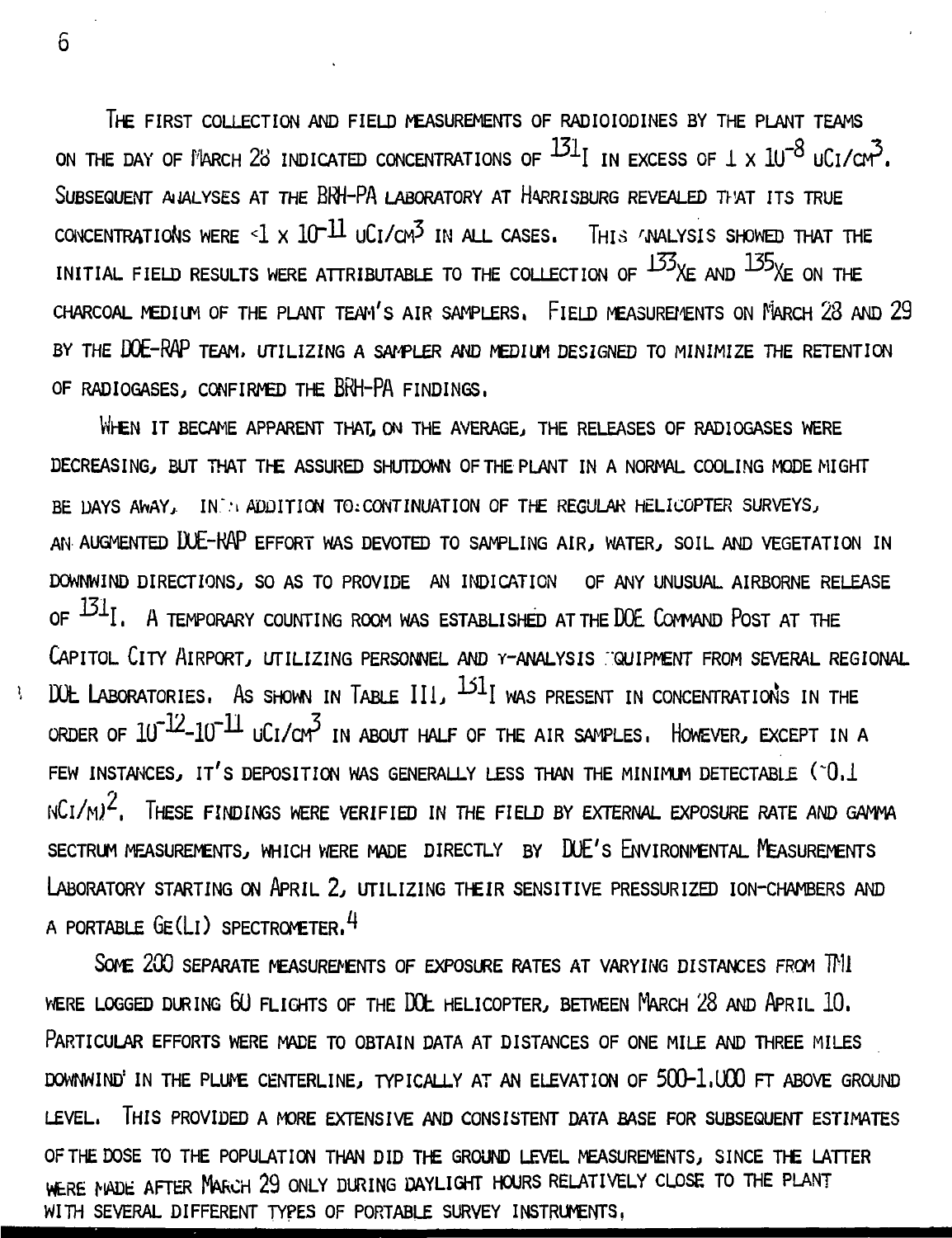**THE TREND OF THE RATE OF RELEASES OF RADIOGASES FROM THE PLANT WAS NOT READILY DISCERNIBLE FROM THE GROUND LEVEL SURVEY MEASUREMENTS. HOWEVER, THE DAILY AVERAGES OF THE EXPOSURE RATES IN THE PLUME CENTERLINE, AS MEASURED FROM THE HELICOPTER, WERE FOUND TO DECREASE EXPONENTIALLY WITH A HALF-TIME OF ABOUT TWO DAYS, AS SHOWN IN FIGURE <sup>L</sup>i. THEY 'WERE ALSO FOUND TO DECREASE EXPONENTIALLY WITH INCREASING RADIUS WITH A HALF-**DISTANCE OF ABOUT TWO MILES, AS ALSO APPARENT FROM FIGURE 4.

# **i'liLK SAMPLING AND ANALYSIS**

SINCE THE THYROID DOSE FROM THE INGESTION OF  $^{131}$  IN MILK PRODUCED LOCALLY CAN CONSIDERABLY EXCEED THAT FROM DIRECT INHALATION, PARTICULAR ATTENTION WAS DEVOTED TO ITS ANALYSIS. AIDED BY THE BUREAU OF KADIOLOGICAL HEALTH OF THE FOOD AND DRUG **ADMINISTRATION (BRH-FJJA) AND THE EPA, THE BRH-PA ESTABLISHED A MUCH EXPANDED MILK** SAMPLING NETWORK. IN ADDITION TO THE UTILITY CONTRACTOR AND THE BRH-PA LABORATORIES, SAMPLES WERE ANALYZED AT THE BRH-FUA LABORATORY AT WINCHESTER, MA AND THE EPA LABORATORY **AT LAS VEGAS, NV. AS SUGGESTED IN THE SUMMARY OF THE RESULTS SHOWN IN TABLE fV, POSI- -17-1** TIVE SAMPLES, AVERAGING <20 PCI/L OF "^l , WERE APPARENT IN LESS THAN HALF OF THE **SAMPLES COLLECTED THROUGH APRIL 4. ALL RESULTS WERE <1O PCL/L THEREAFTER, THE LARGEST CONCENTRATIONS WERE ABOUT 1/LU OF THOSE FOUND IN MID-PENNSYLVANIA AFTER FALLOUT FROM A CHINESE WEAPONS TEST IN OCTOBER 1976.**

# **POPULATION DOSE ESTIMATES**

**INDEPENDENT POPULATION DOSE ESTIMATES WERE MADE BY AN AD HOC INTERAGENCY DOSE ASSESSMENT GROUP (COMPOSED OF REPRESENTATIVES OF THE NKC, BRH-FDA AND THE EPA), WHO UTILIZED TLD DATA AND BY THE DUE DOSE ASSESSMENT GROUP, WHO UTILIZED THE EXTENSIVE SET OF HELICOPTER MEASUREMENTS OF EXPOSURE RATES IN THE PLUME. A COMPARISON OF THE EXPOSURE ISO-DOSE CONTOURS, AS PROJECTED BY THE DUE TEAM WITH THE UTILITY TLU DATA FOR DISTANCES UP TO TWO MILES, IS SHOWN IN FIGURE 5 AND FOR DISTANCES 0-10 MILES IN FIGURE 6.**

**7**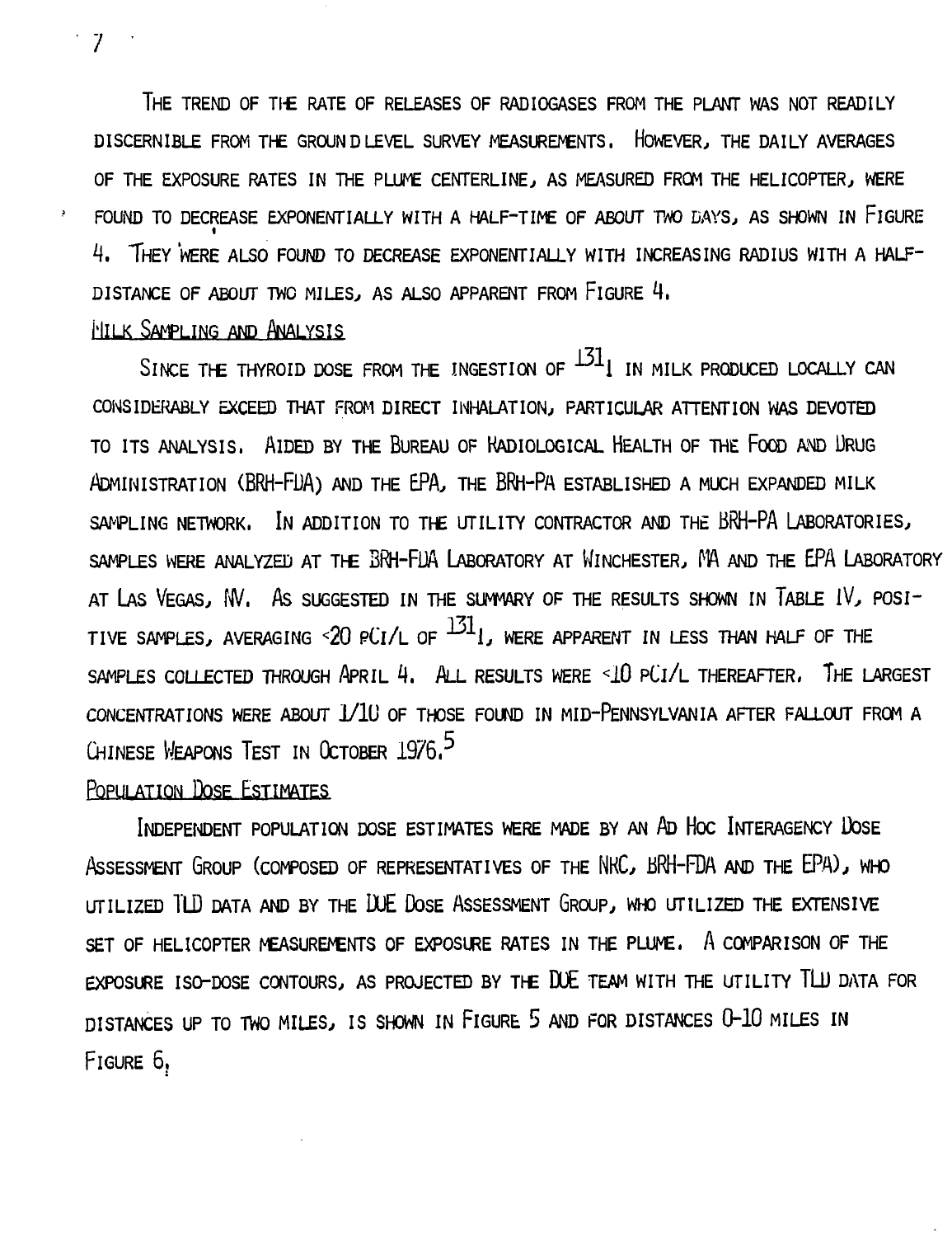THE UOE ESTIMATES OF THE COLLECTIVE DOSE TO THE POPULATION UP TO bO MILES FROM 7MI is SHOWN IN TABLE V. THEY ARE BASED ON THE AVERAGE EXPONENTIAL DECREASE OF OFF-SITE EXPOSURE RATES WITH DISTANCE INDICATED PREVIOUSLY. THE USE OF A  $1/R^2$  RELATION-SHIP WOULD ADD ABOUT 5UO PERSON-REMS TO THIS ESTIMATE. THE SEVERAL ESTIMATES BY THE INTERAGENCY GROUP ARE SHOWN IN FIGURE 7. THEIR LARGER ESTIMATES WERE BASED UPON THE INDICATIONS OF THE SUPPLEMENTARY  $37$  TID's placed in the field by NRC on March  $30$ . THE INCREMENTS IN DOSE THEY SUGGEST AFTER THAT DATE ARE INCONSISTENT WITH THE ESTA-BLISHED REGULARLY DECREASING AVERAGE RATE OF RELEASE OF RADIOGASES. THUS, THE LOWER INTERAGENCY GROUP ESTIMATES APPEAR TO BE THE MOST RELIABLE. THERE IS GOOD AGREEMENT BETWEEN THESE AND THE INDEPENDENT DOE ESTIMATE. HOWEVER, THE LATTER MAY BE EXCESSIVE SINCE IT IS BASED ON UNCORRECTED DATA OBTAINED WITH A PORTABLE SURVEY METER, WHICH HAD A SUBSEQUENTLY ESTABLISHED 2-3X OVER-RESPONSE TO LOW-ENERGY PHOTONS,

## CONCLUSIONS AND RECOMMENDATIONS

THE MONITORING DURING THE INCIDENT WAS SUFFICIENT TO ASSURE THAT THE RESULTANT RADIATION EXPOSURE OF THE PUBLIC WAS SMALL, NAMELY LESS THAN A MAXIMUM OF 100 MREM EXTERNAL WHOLE BODY DOSE TO PERSONS NEARBY AN AVERAGE OF LESS THAN I MREM TO THE  $2 \times 10^{6}$  persons within 50 miles and at the most a few millirems to the thyro. Ds of CHILDREN CONSUMING MILK FROM NEARBY DAIRY HERDS. FROM THE INTERAGENCY GROUP'S REPORT, IT MAY BE ESTIMATED THAT THE TOTAL POPULATION DOSE OF ABOUT 2,000 PERSON-REMS WOULD LEAD TO LESS THAN ONE PROJECTED FATAL CANCER, IN ADDITION TO THE 325,0U0 OTHERWISE ANTICIPATED TO THE POPULATION OF  $-2,000,000$  persons within 50 miles of TMI.

NEVERTHELESS, A NUMBER OF DEFICIENCIES IN PLANT EQUIPMENT AND IN THE RESPONSE EFFORT AND CAPABILITIES WERE APPARENT. THE FOLLOWING MEASURES ARE SUGGESTED FOR THEIR ALLEVIATION:

1. EFFLUENT RELEASE POINTS THROUGH WHICH LARGE AMOUNTS OF RADIOGASES AND/OR RADIOIODINES FROM<sup>1</sup> FAILED FUEL COULD BE RELEASED SHOULD BE PROVIDED WITH HIGH RANGE MONITORS. THOSE FOR RADIOIODINES SHOULD BE CAPABLE OF DISCRIMINATING AGAINST RADIOGASES,

 $\mathbf{\hat{8}}$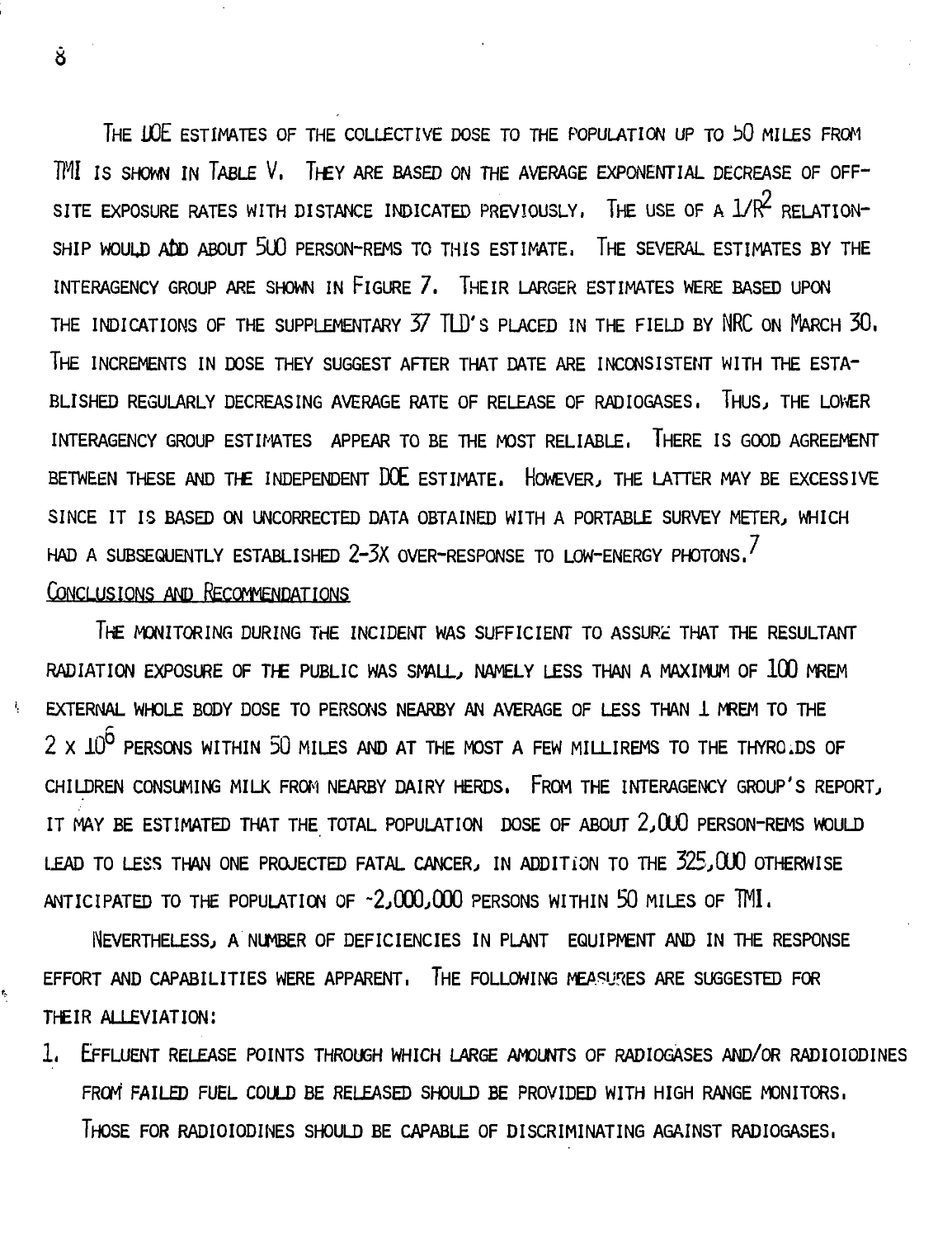- **2. EACH PLANT OPERATOR SHOULD EITHER IDENTIFY AN EXISTING NEARBY RADIOANALYTICAL LABORATORY OR ESTABLISH A STANDBY ONE TO BACKUP THEIR IN-PLANT CAPABILITY.**
- 3. A FEW CONTINUOUSLY OPERATING ACTIVE INDICATING EXTERNAL RADIATION MONITORS AND **RADIOIODINE SAMPLERS SHOULD BE INSTALLED IN PREVAILING DOWNWIND DIRECTIONS IN** THE PERIPHERY OF PLANTS. ADDITIONAL TLD STATIONS SHOULD BE INSTALLED IN EACH **22.5° COMPASS SECTOR, SO AS TO ASSURE COVERAGE AT DISTANCES OF ABOUT ONE AND ABOUT FIVE MILES, AS WELL AS IN POPULATION CENTERS OUT TO 20 OR SO MILES FROM EACH REACTOR SITE,**
- **4. EMERGENCY RESPONSE TEAMS SHOULD AUGMENT THEIR ABILITY TO MAKE ASSESSMENTS OF INCIDENTS OF PROLONGED DURATION. RESPONSE CAPABILITY SHOULD INCLUDE RADIATION LEVEL AND AIR SAMPLING EQUIPMENT THAT CAN BE IN ONE PLACE AND OPERATED OVER A PERIOD OF SEVERAL HOURS AND EVEN DAYS, SO AS TO PROVIDE TIME INTEGRATED MEASURE-MENTS OF RADIATION LEVELS AND/OR OF THE CONCENTRATIONS OF AIRBORNE RADIOACTIVITY,**
- **i>, SINCE IN-PLANT ANALYTICAL AS WELL AS OUT OF PLANT ROUTINE ANALYTICAL FACILITIES MAY NOT BE AVAILABLE AND/OR ARE LIKELY TO BE OVERLOADED WITH SAMPLES IN THE** EVENT OF AN INCIDENT, EMERGENCY RESPONSE TEAMS SHOULD PROVIDE INSTRUMENTS AND **PERSONNEL SO AS TO BE ABLE TO SUPPLY PROMPTLY AVAILABLE RADIOANALYTICAL CAPABILI-TIES AT A SUITABLE LOCATION PROXIMATE TO THE SITE.**
- **b. EMERGENCY RESPONSE EFFORTS SHOULD INCLUDE PROVISION FOR THE DEPLOYMENT AND READOUT OF TLD'S IN THE FIELD, SO AS TO MINIMIZE THE TURNAROUND TIME FOR READING THEM AT REMOTELY LOCATED CONTRACTOR FACILITIES.**
- **7. THE ENERGY RESPONSE OF PORTABLE SURVEY INSTRUMENTS WHICH MAY BE UTILIZED DURING AN INCIDENT SHOULD BE ESTABLISHED FOR THE RADIONUCLIDES THAT ARE MOST LIKELY TO BE RELEASED.**

 $\ddot{\phantom{a}}$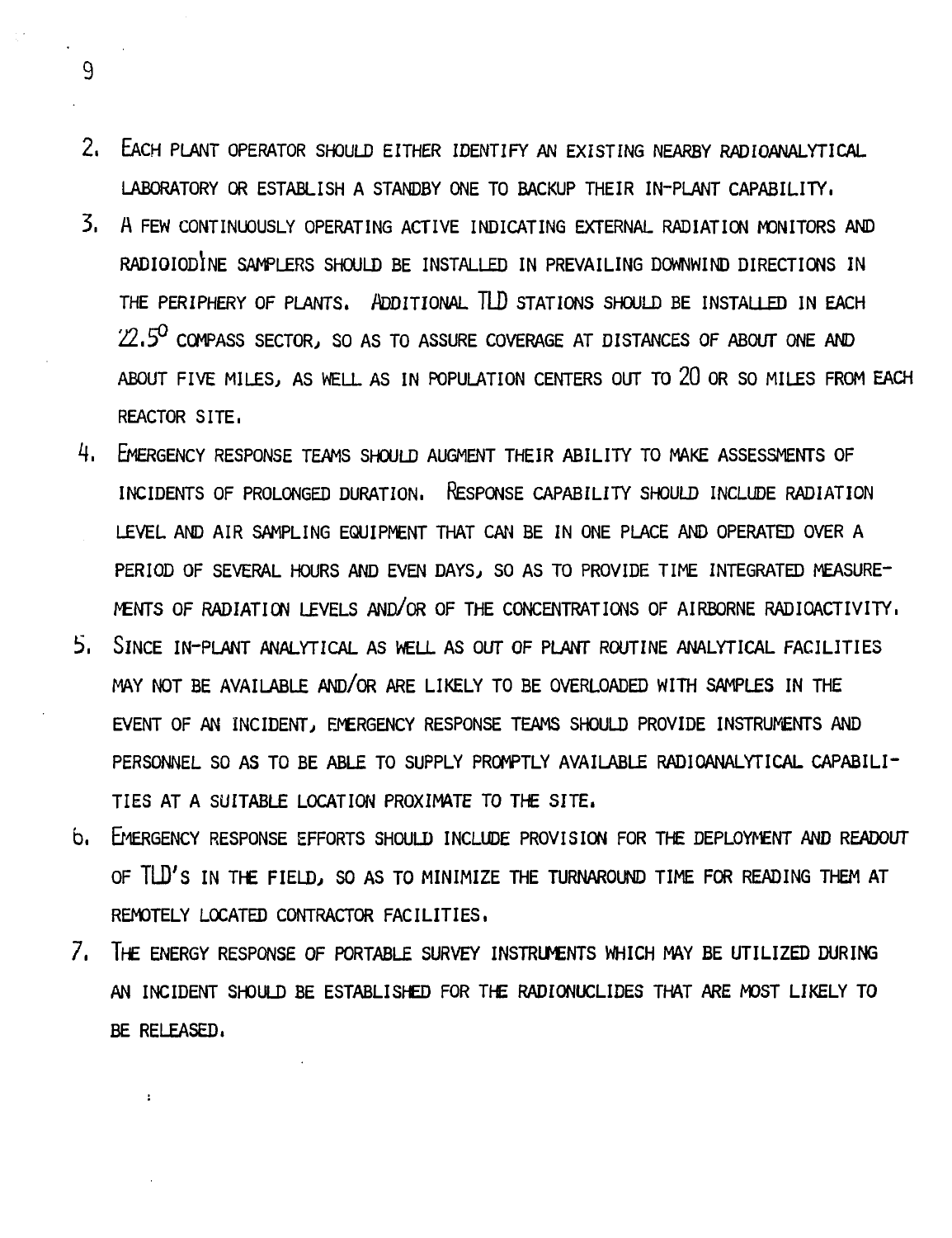#### **REFERENCES**

- **1. FINAL SAFETY ANALYSIS REPORT, UNIT 2, THREE MILE ISLAND NUCLEAR POWER STATION,,** feTROPOLITAN EblSON CO. , PENNSYLVANIA POWER AND LIGHT Co, , JERSEY CENTRAL **POWER AND LIGHT CO., (1974),**
- **2. THESE AND SUBSEQUENTLY INDICATED DETAILS OF THE SEQUENCE OF EVENTS IN-PLANT WERE OBTAINED FROM "INVESTIGATION INTO THE MARCH 28, 1979 THREE MLLE ISLAND ACCIDENT BY OFFICE OF INSPECTION AND ENFORCEMENT", NUREG 06U0 (1979).**
- **3. THESE DATA WERE SUPPLIED BY INFORMAL COMMUNICATION FROM THE NRC-REGION II TO THE DUE FIELD HQ AT CAPITOL CITY AIRPORT ON APRIL i2j I97y.**
- **4. K. MILLER, EI\AL., "RADIATION MEASUREMENTS FOLLOWING THE THREE MILE ISLAND REACTOR ACCIDENT", EML-357 (1979).**
- 5. DATA PRESENTED BY COMMONWEALTH OF PENNSYLVANIA DEPARTMENT OF ENVIRONMENTAL RESOURCES AT LECEIBER, 1976 FALLOUT *WORKSHOP*, MAIL ADDRESS: BUREAU OF RADIO-**LOGICAL HEALTH, BOX 2ObZ5., HARRISBURG.. FA 17DU.**
- **6. POPULATION UOSE AND! HEALTH IMPACT OF THE ACCIDENT AT THE THREE MILE ISLAND** STATION, *NUILG-0553* (FAY, 1979).
- **7. L. V. SPENCER, NBS KEPORT OF TEST OF TWO RADIATION SURVEY INSTRUMENTS, COMMUNI-**CATION FROM NBS TO EG&G, MAY 25, 1979.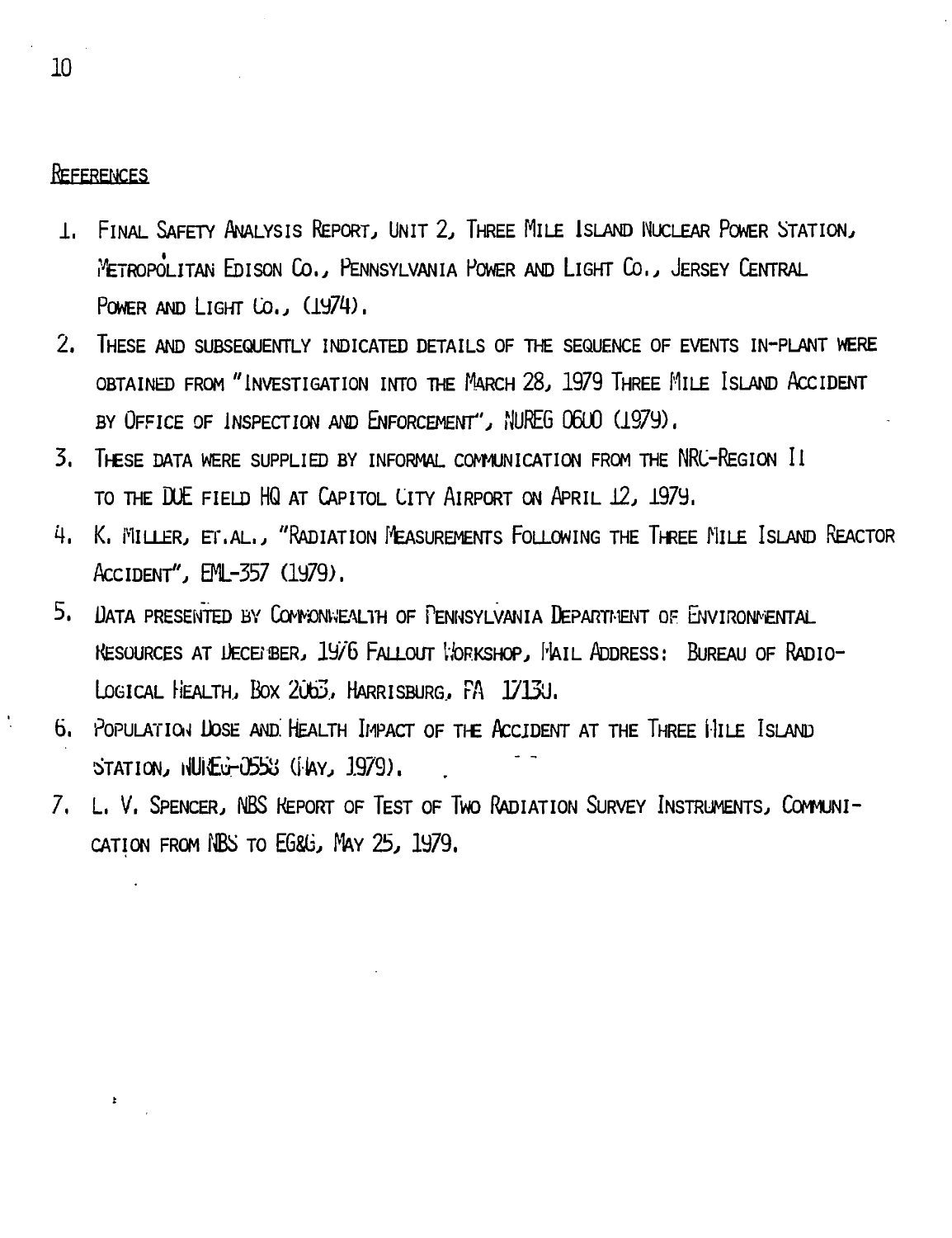### **TABLES**

- I. INSTALLED COOLANT, CONTAINMENT AND ON-LINE LEFLUENT MONITORS AT UNIT-2, THREE MILE ISLAND NUCLEAR POWER STATION
- II. ESTIMATES AMOUNTS OF PRINCIPAL RADIOGASES AND KADIOIODINES RELEASED FROM STACK 3/28-4/lU/7y
- III. SUMMARY OF ANALYTICAL RESULTS FOR IODINE-131 IN SAMPLES COLLECTED AND ANALYZED BY DOE
- IV. MILK SAMPLES, MARCH 28 TO APRIL 4
- V. COLLECTIVE DOSE TO POPULATION U-50 MILES FROM THREE MILE ISLAND NUCLEAR STATION, 5/28-4/3/79.

# FIGURES

- 1. TMI-2 CONTAINMENT MONITOR, 0625-0735, 3/28/7y
- 2. TMI MEASURED EFFLUENT RELEASE RATES, 3/28-4/10/79.
- 3. PREDICTED PLUME LOCATION (1700-2400, MARCH 28).
- 4. DAILY AVERAGE OF MEASURED EXPOSURE RATE IN CENTERLINE OF PLUME FROM TMI, 3/28-4/9/79.
- 5. ESTIMATED DOSE IN VICINITY OF TML, U-2 MILES, 3/28-4/3/79.
- 6. ESTIMATED DOSE IN VICINITY OF ITU 0-10 MILES, 3/18-4/3/7y.
- /. INCREASE IN COLLECTIVE DOSE AS A FUNCTION OF TIME FOR VARIOUS CALCULATION STRATEGIES.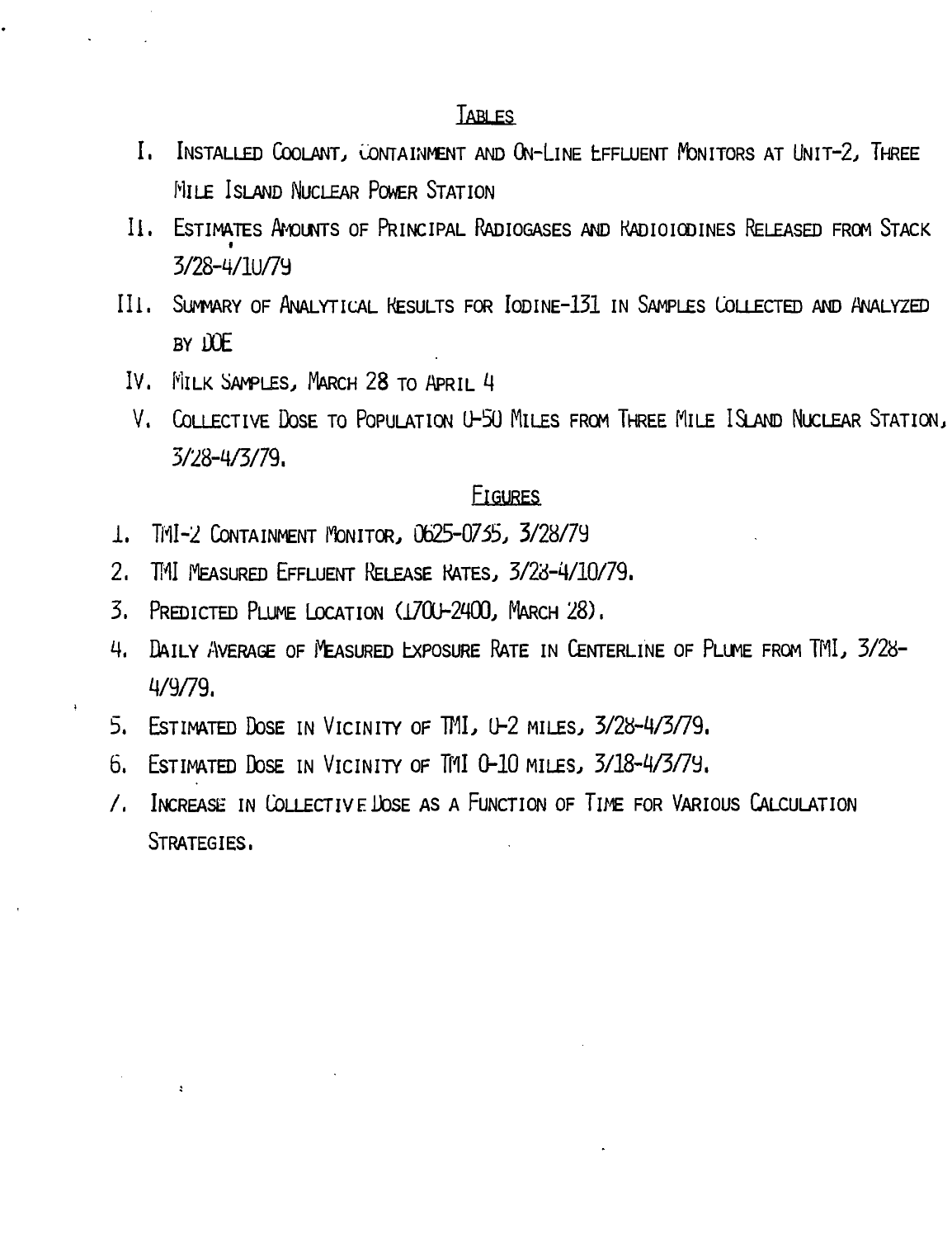# TABLE I

# INSTALLED COOLANT, CONTAINMENT AND ON-LINE AIR<br>EFFLUENT MONITORS AT UNIT 2, THREE MILE ISLAND<br>NUCLEAR POWER STATION

| FRIMARY COOLANT LET DOWN | NAI-SCINT                                                                | $^{135}$ I: 10 <sup>-5</sup> -1 µCI/CM3 (WITH PB<br>COLLIMATOR 10 <sup>-2-</sup> 10 <sup>3</sup> µCI/CN <sup>2</sup> )                                                                         |
|--------------------------|--------------------------------------------------------------------------|------------------------------------------------------------------------------------------------------------------------------------------------------------------------------------------------|
| KEACTOR CONTAINMENT      | Ion Chamber (in 2" Pb<br>SHIELD ASSIGNED ATTEN-<br>LIATION FACTOR OF 100 | $10^{-1}$ - $10^{7}$ MR/HR (PROVIDED WITH SIX "EXPANDED" THREE DECADE<br>AS WELL AS FULL SCALE READOUT)                                                                                        |
| PLANT VENT               | GAS B-SCINT<br>PART. - SCINT<br>IODINES-HA(TL)                           | $\frac{85}{16}$ (R: 2.6x10-7-1x10-2 µCr/cm3<br>$\frac{137}{1.8 \times 10^{-11}}$ -1.6x10 <sup>-6</sup> <sub>4</sub> Cr/c <sub>t</sub> 3<br>$^{131}$ I: 1x10-10-1x10-5 $\mu$ CI/CM <sup>3</sup> |

FROM REF. 1

 $\mathbf{r}$ 

 $\bullet$ 

ï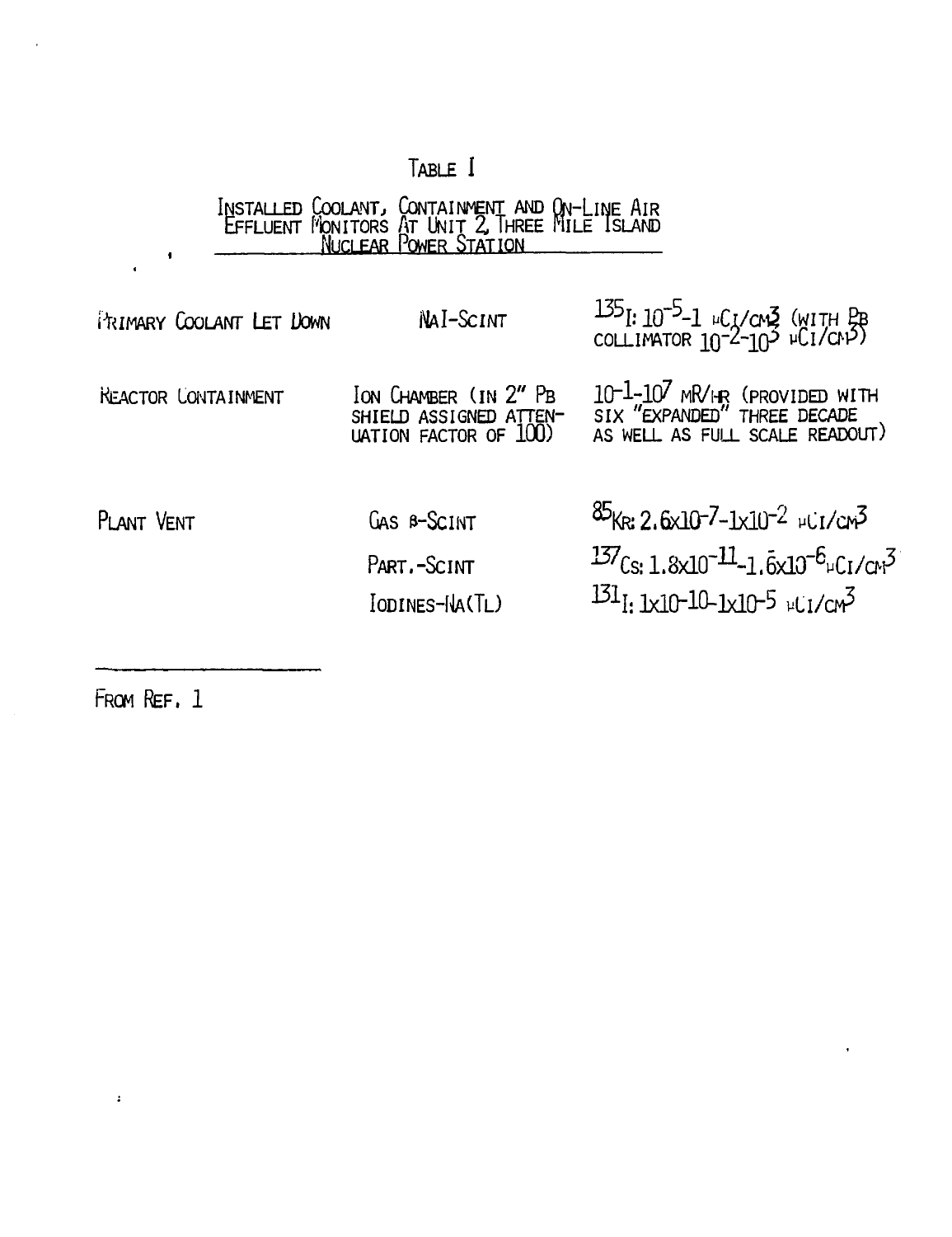# TABLE II

# ESTIMATED AMOUNTS OF PRINCIPAL RADIOGASES AND RADIOIODINES<br>RELEASED FROM PLANT VENT OF TMI TO UNIT 2, 3/28-4/10/79

| <b>NUCLIDE</b>   | $\mathbb{R}$ | <b>CORE</b><br>INVENTORY | CL                                                                | % of<br>Core | % of<br>Pri <u>mary</u> * Ci |                     | % OF<br>CORE                                                                                                                       | % OF<br>PRIMARY* |
|------------------|--------------|--------------------------|-------------------------------------------------------------------|--------------|------------------------------|---------------------|------------------------------------------------------------------------------------------------------------------------------------|------------------|
|                  |              |                          | $^{133}$ XE 5.3 D 1.2 x 10 <sup>8</sup> 9.7 x 10 <sup>6</sup> 7.5 |              |                              | $2.9 \times 10^{6}$ | 2.4                                                                                                                                |                  |
| 131 <sub>I</sub> |              |                          |                                                                   |              |                              |                     | 8.05 10 6.4 x 10 <sup>7</sup> 12.5 1.9 x 10 <sup>-5</sup> 2.8 x 10 <sup>-4</sup> 7.7 1.1 x 10 <sup>-5</sup> 1.7 x 10 <sup>-4</sup> |                  |

.<br>Based on primary volume (90,000 gals.)

 $\ddot{\phantom{a}}$ 

ESTIMATES OF AMOUNTS OF ACTIVITY IN CORE FROM REF. 1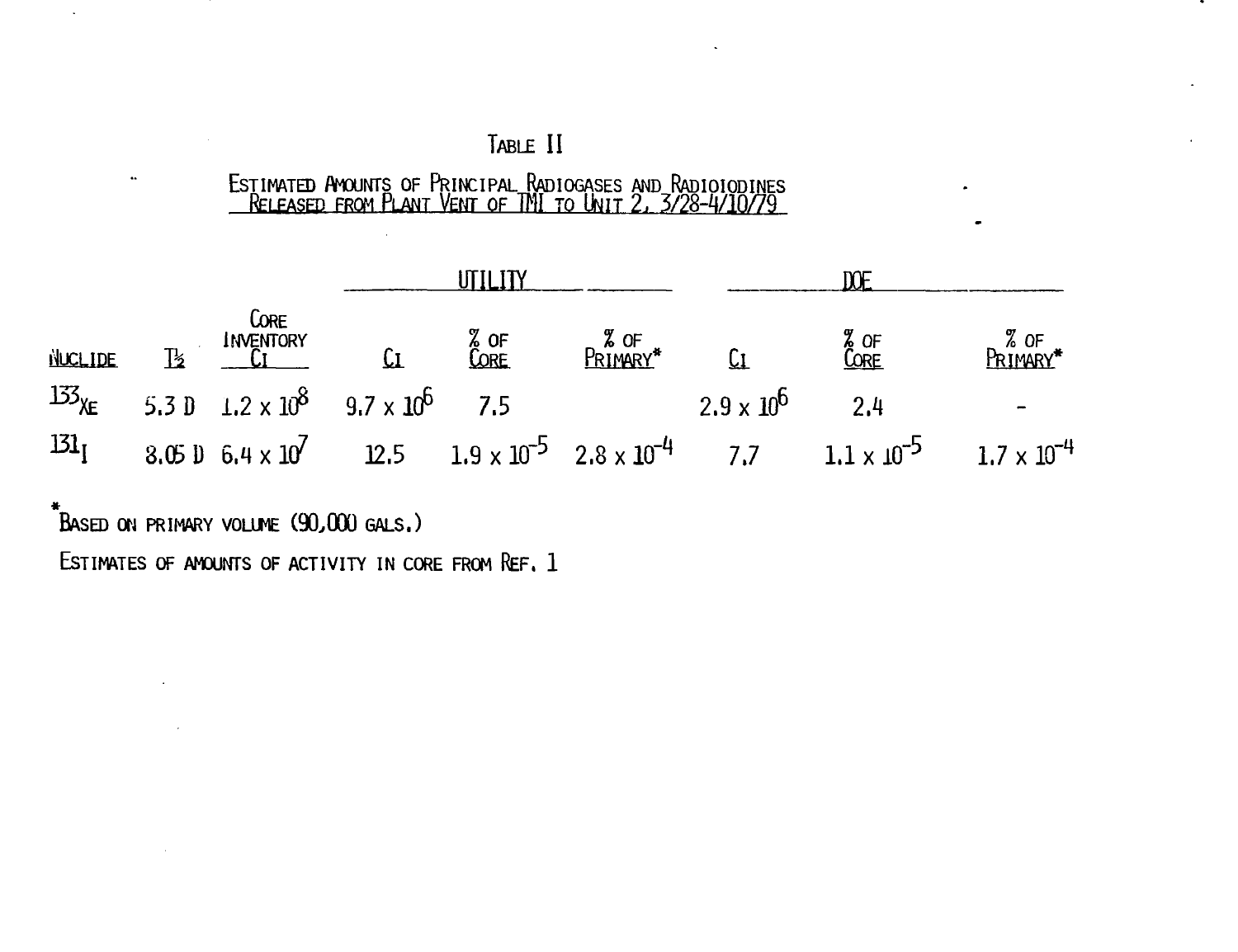|                |                           | ED.<br>AND.                   | MNALYZED<br>ВY                                | DUE                                                 |                                       |
|----------------|---------------------------|-------------------------------|-----------------------------------------------|-----------------------------------------------------|---------------------------------------|
|                | SAMPLE<br><u>I YPE</u>    | No. of<br>SAMPLES<br>OLLECTED | No. of<br><b>AMPLES</b><br>THAN<br>ESS<br>MDA | No. of<br>SAMPLES<br><b>UREATER</b><br>THAN<br>Mna* | KANGE OF<br>Positive<br>VALUES        |
| PERIOD<br>FROM | STAGNANT<br>Surface Water | 122                           | 122                                           |                                                     |                                       |
| 3/28           | RAIN WATER                | $\overline{0}$                | 0                                             | $\bf{0}$                                            |                                       |
| 4/b            | VEGETATION                | 236                           | 234                                           | $\overline{2}$                                      | $0.1 - 0.3 N C I/M^2$                 |
|                | <b>SOIL</b>               | 225                           | 224                                           | $\mathbf{1}$                                        | $0.3$ NC1/M <sup>2</sup>              |
|                | AIR                       | 19                            | 11                                            | $\overline{8}$                                      | $7 \times 10^{-12}$ то                |
|                |                           |                               |                                               |                                                     | $3 \times 10^{-11}$ uC1/cc            |
| Period<br>From | Stagnant<br>Surface Water | 60                            | 60                                            | 0                                                   |                                       |
| 4/7            | RAIN WATER                | 17                            | 17                                            | $\mathbf 0$                                         |                                       |
| 4/16           | VEGETATION                | 78                            | 69                                            | 9                                                   | $0.05$ To 0.7 NCI/M <sup>2</sup>      |
|                | $S$ <sub>OIL</sub>        | 27                            | 27                                            | $\theta$                                            |                                       |
|                | Air                       | 23                            | 11                                            | 12                                                  | $6 \times 10^{-12}$<br>T <sub>0</sub> |
|                |                           |                               |                                               |                                                     | $9 \times 10^{-11}$ uC1/cc            |

 $\label{eq:2.1} \frac{1}{\sqrt{2}}\int_{\mathbb{R}^3}\frac{1}{\sqrt{2}}\left(\frac{1}{\sqrt{2}}\right)^2\left(\frac{1}{\sqrt{2}}\right)^2\left(\frac{1}{\sqrt{2}}\right)^2\left(\frac{1}{\sqrt{2}}\right)^2\left(\frac{1}{\sqrt{2}}\right)^2.$ 

 $\label{eq:2} \frac{1}{\sqrt{2}}\sum_{i=1}^n\frac{1}{\sqrt{2\pi}}\sum_{i=1}^n\frac{1}{\sqrt{2\pi}}\sum_{i=1}^n\frac{1}{\sqrt{2\pi}}\sum_{i=1}^n\frac{1}{\sqrt{2\pi}}\sum_{i=1}^n\frac{1}{\sqrt{2\pi}}\sum_{i=1}^n\frac{1}{\sqrt{2\pi}}\sum_{i=1}^n\frac{1}{\sqrt{2\pi}}\sum_{i=1}^n\frac{1}{\sqrt{2\pi}}\sum_{i=1}^n\frac{1}{\sqrt{2\pi}}\sum_{i=1}^n\frac{1}{$ 

SUMMARY OF ANALYTICAL RESULTS FOR IODINE-131 IN SAMPLES

TABLE HI

MINIMUM DETECTABLE ACTIVITY (CONCENTRATION)

 $\label{eq:2} \frac{1}{\sqrt{2}}\int_{\mathbb{R}^3}\frac{1}{\sqrt{2}}\left(\frac{1}{\sqrt{2}}\right)^2\frac{1}{\sqrt{2}}\,d\mu$ 

 $\mathbf{r}$ 

 $\sim 10$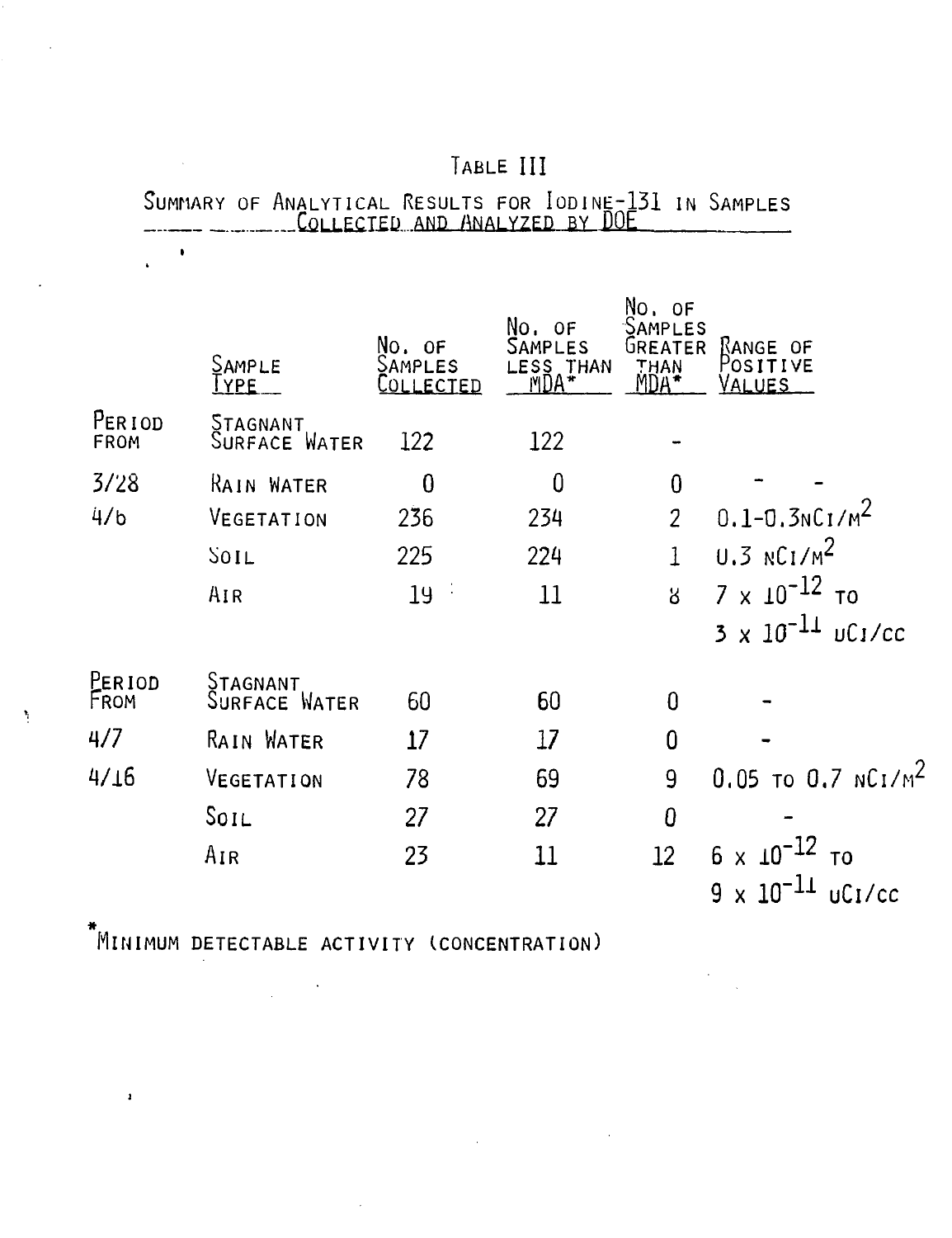# TABLE IV

#### I'ILLK SAMPLES (MARCH 28 TO APRIL 4)

| ٠                                                   | PENNSYLVANIA | <b>FDA</b> | EPA                 | METROPOLITAN<br>FNISON |
|-----------------------------------------------------|--------------|------------|---------------------|------------------------|
| NUMBER OF ANALYSES<br>PERFORMED                     | 133          | 106        | 4                   | 21                     |
| NUMBER OF POSITIVE<br><b>RESULTS</b>                |              | 41         | 2                   | 18                     |
| AVERAGE VALUE OF<br>POSITIVE RESULTS<br>(PCI/LITER) | 15           | 20         | 17                  |                        |
| RANGE OF POSITIVE RESULTS<br>(PL/LITER)             | $11 - 20$    |            | $13 - 36$ $10 - 24$ | $1 - 41$               |
| AVERAGE MINIMUM DETECTABLE                          | $\leq 20$    | $\cdot$ 10 | - 10                | <1                     |

 $\sim 10$ 

 $\mathbb{R}^2$ 

FROM REF. 5

 $\sim 10^{11}$  and  $\sim 10^{11}$ 

 $\mathcal{A}^{\text{max}}$ 

 $\frac{1}{2} \sum_{i=1}^n \frac{1}{2} \sum_{j=1}^n \frac{1}{2} \sum_{j=1}^n \frac{1}{2} \sum_{j=1}^n \frac{1}{2} \sum_{j=1}^n \frac{1}{2} \sum_{j=1}^n \frac{1}{2} \sum_{j=1}^n \frac{1}{2} \sum_{j=1}^n \frac{1}{2} \sum_{j=1}^n \frac{1}{2} \sum_{j=1}^n \frac{1}{2} \sum_{j=1}^n \frac{1}{2} \sum_{j=1}^n \frac{1}{2} \sum_{j=1}^n \frac{1}{2} \sum_{j=$ 

 $\label{eq:2.1} \frac{1}{\sqrt{2\pi}}\int_{-\infty}^{\infty} \frac{1}{\sqrt{2\pi}}\int_{-\infty}^{\infty} \frac{1}{\sqrt{2\pi}}\int_{-\infty}^{\infty} \frac{1}{\sqrt{2\pi}}\int_{-\infty}^{\infty} \frac{1}{\sqrt{2\pi}}\int_{-\infty}^{\infty} \frac{1}{\sqrt{2\pi}}\int_{-\infty}^{\infty} \frac{1}{\sqrt{2\pi}}\int_{-\infty}^{\infty} \frac{1}{\sqrt{2\pi}}\int_{-\infty}^{\infty} \frac{1}{\sqrt{2\pi}}\int_{-\infty}$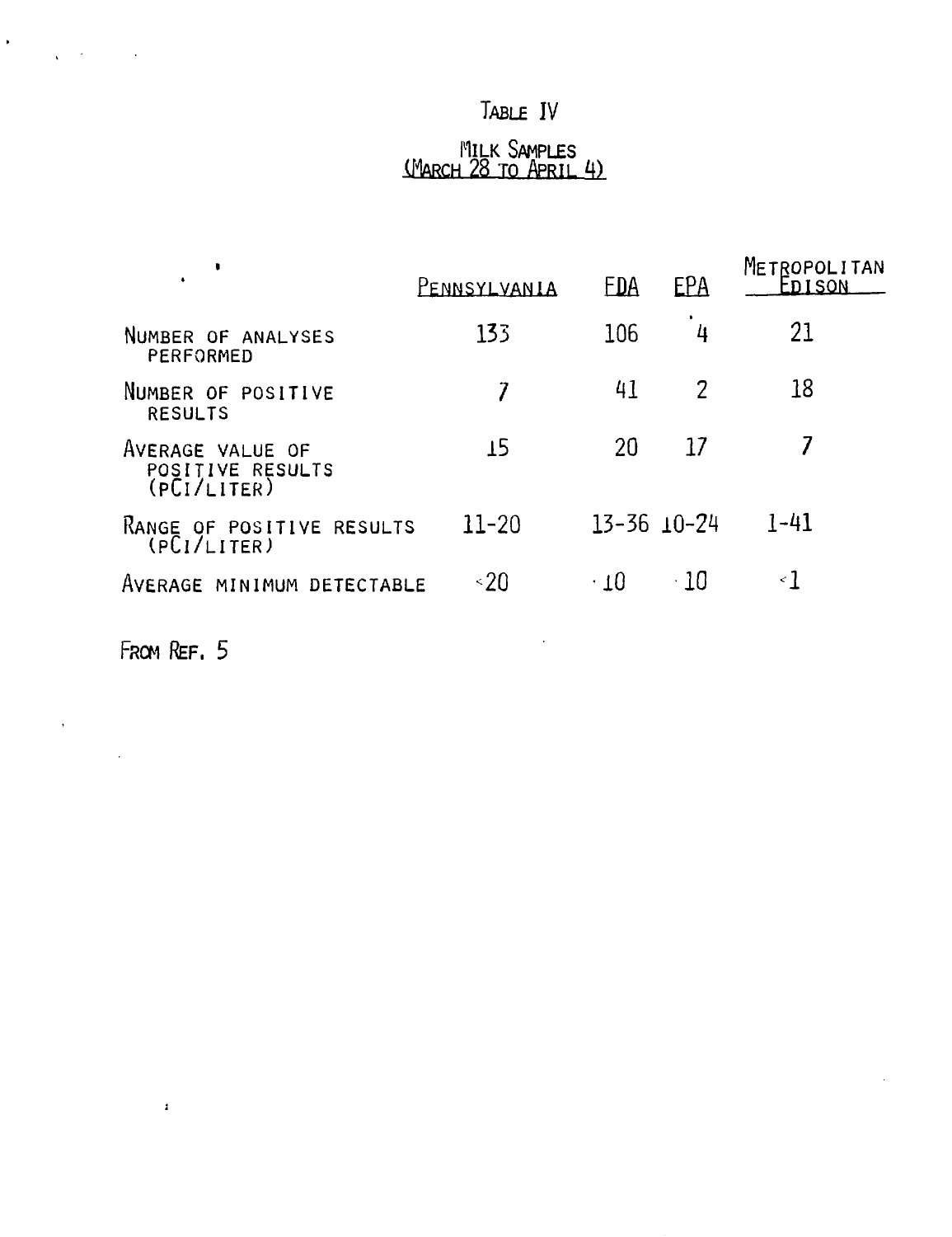TABLE V

| COLLECTIVE DOSE TO POPULATION U-50 MILES |  |  |
|------------------------------------------|--|--|
| FROM THREE MILE ISLAND NUCLEAR STATION,  |  |  |
|                                          |  |  |

| RADIUS<br><u>(MILE)</u> | COLLECTIVE DOSE<br>PERSON-REM | TOTAL<br><b>POPULATION*</b> | AVERAGE INDIVIDUAL<br>EXPOSURE (MR) |
|-------------------------|-------------------------------|-----------------------------|-------------------------------------|
| $U-1$                   | 51.2                          | 658                         | 77.8                                |
| $1 - 2$                 | 66.7                          | 2,017                       | 33.1                                |
| $2 - 3$                 | 482.2                         | 7,579                       | 63.3                                |
| $3 - 4$                 | 352.2                         | 9,676                       | 36.4                                |
| $4 - 5$                 | 76.4                          | 8,891                       | 8.6                                 |
| $5 - 10$                | 810.0                         | 137,474                     | 5.9                                 |
| $10 - 20$               | 137.4                         | 577,288                     | 0,24                                |
| $20 - 30$               | 27.3                          | 433,001                     | 0,063                               |
| $30 - 40$               | 1.9                           | 273,857                     | U,0069                              |
| 40-50                   | 0.3                           | 713,210                     | 0,00048                             |
| TUTAL                   | 2,005.7                       | 2,165,651                   | 0.92                                |
|                         | (2,000)                       |                             | (0, 9)                              |

5TIMATED POPULATION FOR 1980 . BY 22,5 0 SECTORS AND DISTANCE OBTAINED FROM >AR FOR THREE MILE ISLAND II .

• \* BASED ON PROJECTED GROUND LEVEL EXPOSURE RATES UNDER THE PLUME OF RADIO-ACTIVE GAS. WHICH WERE ASSUMED TO HAVE BEEN ONE"HALF OF THOSE FOUND DURING THE HELICOPTER FLIGHTS WITHIN IT ,

DERIVED FROM DEPARTMENT OF ENERGY AERIAL RADIATION SURVEY DATA,

 $\mathbf{r}$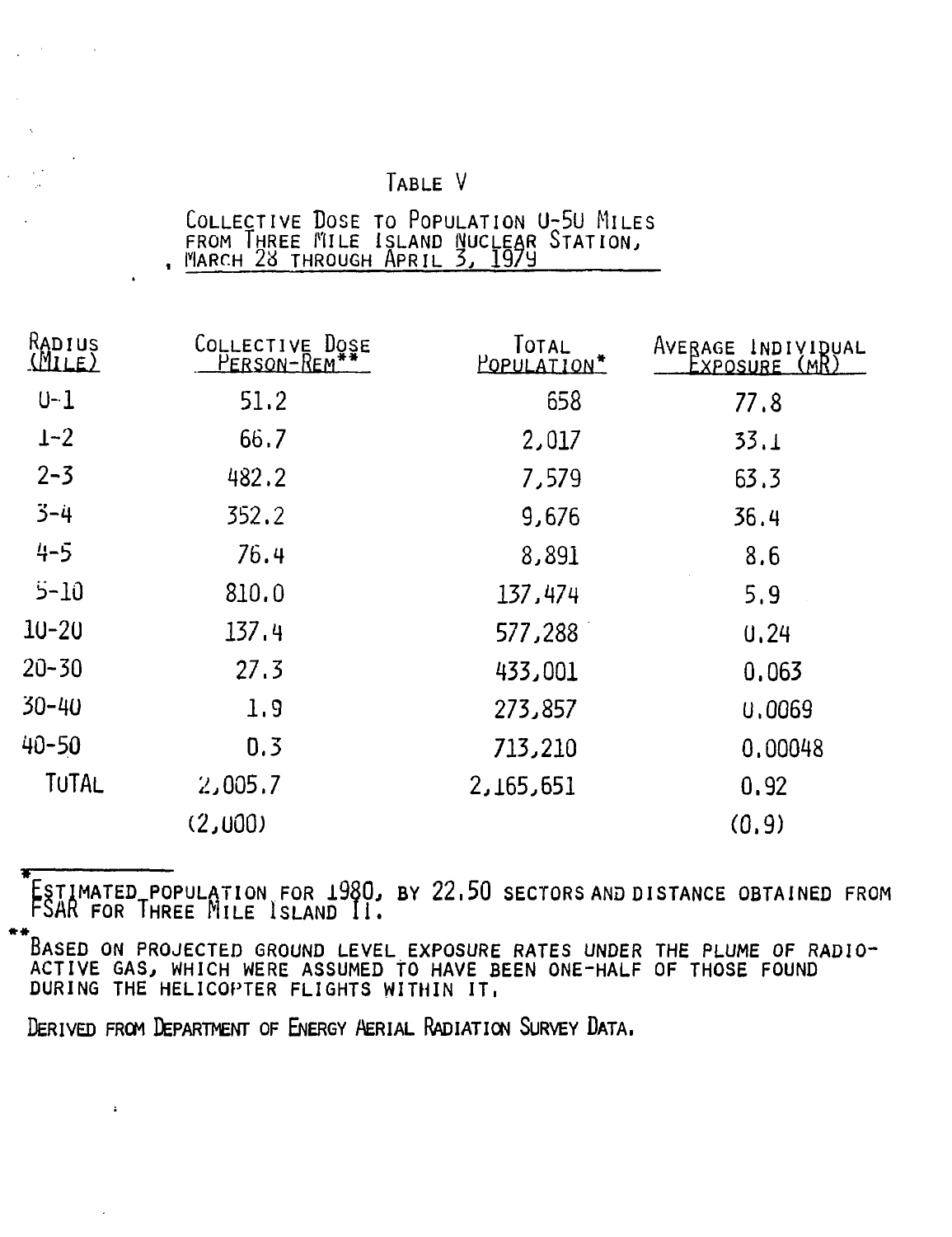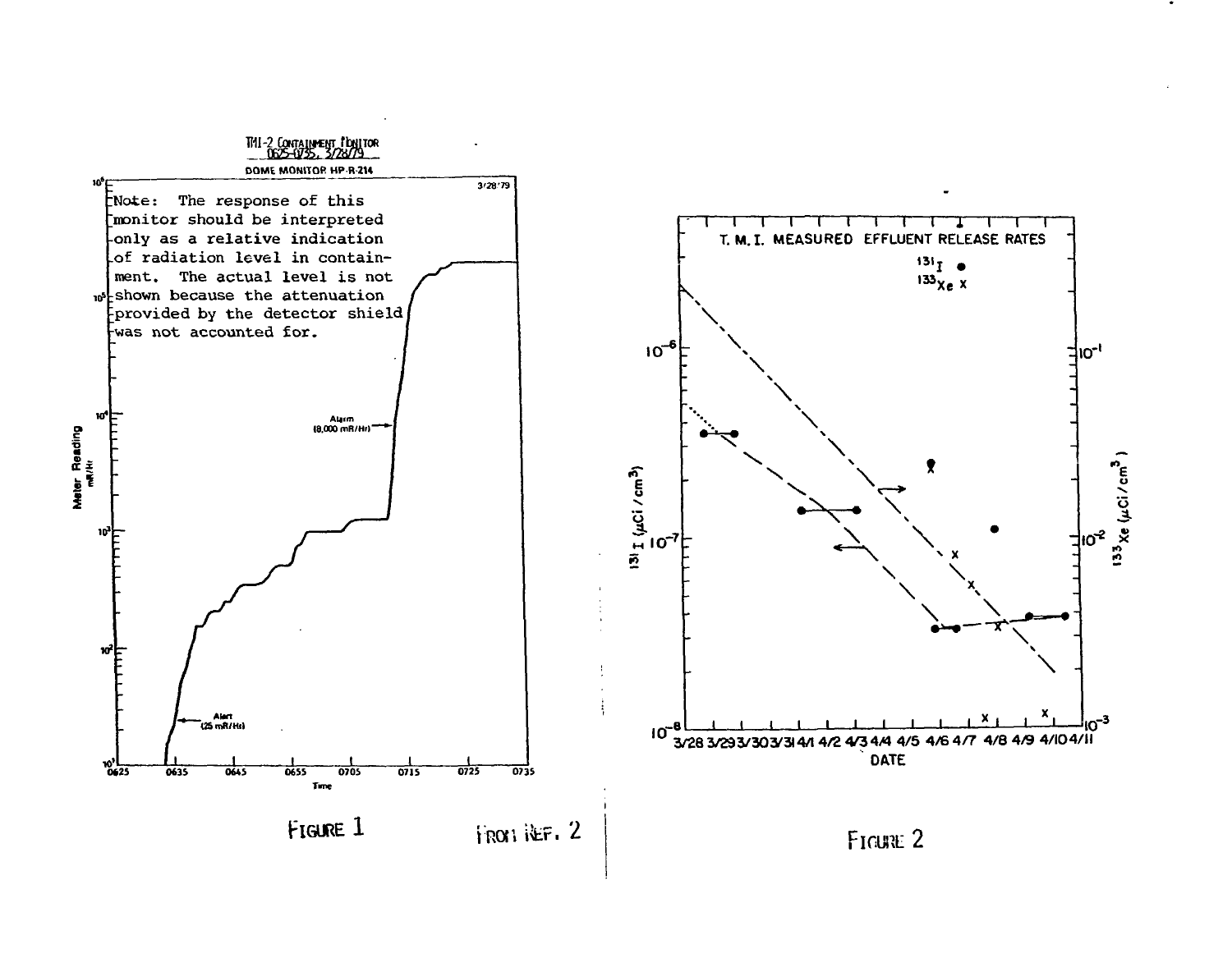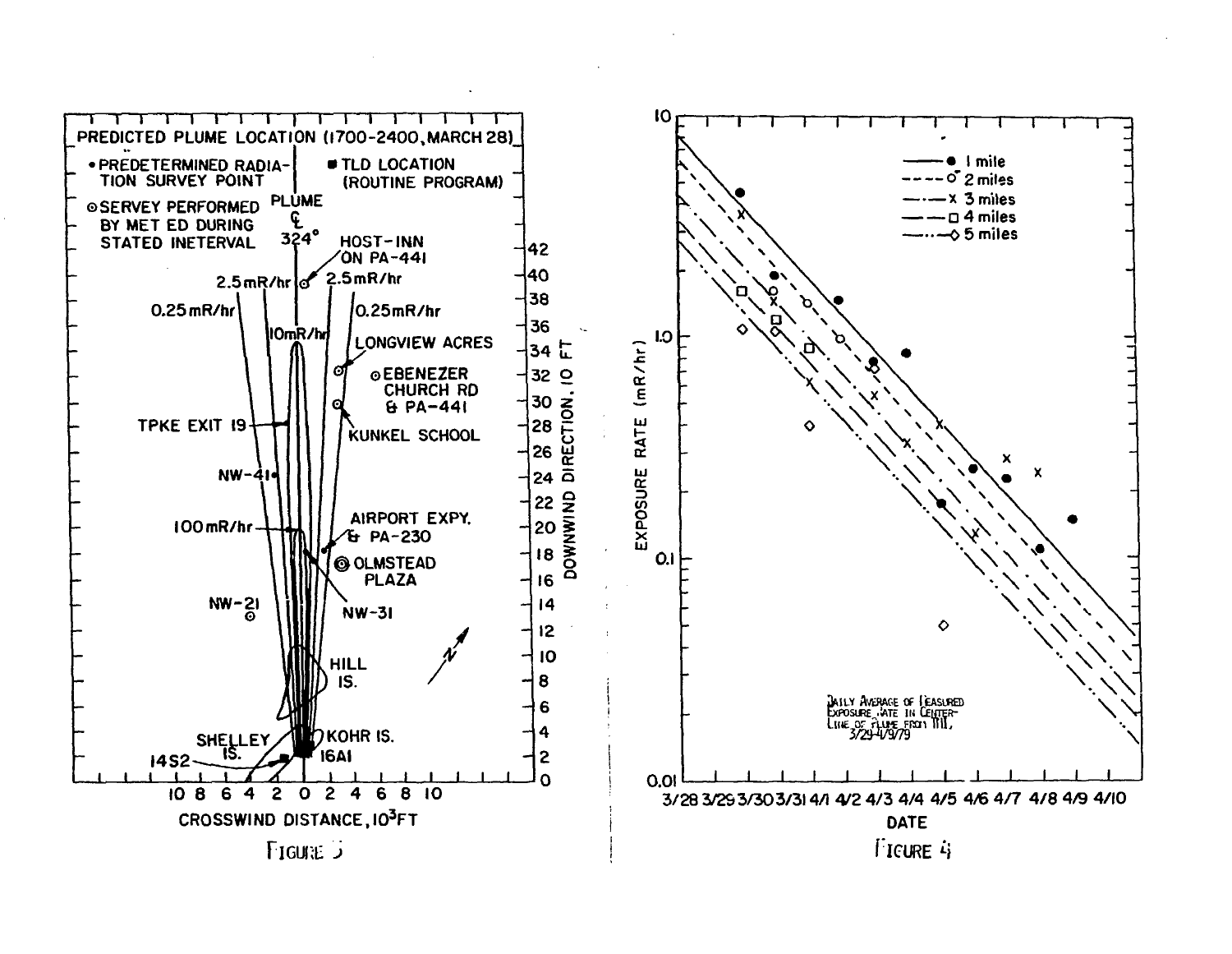





FIGURE 5 FIGURE 5